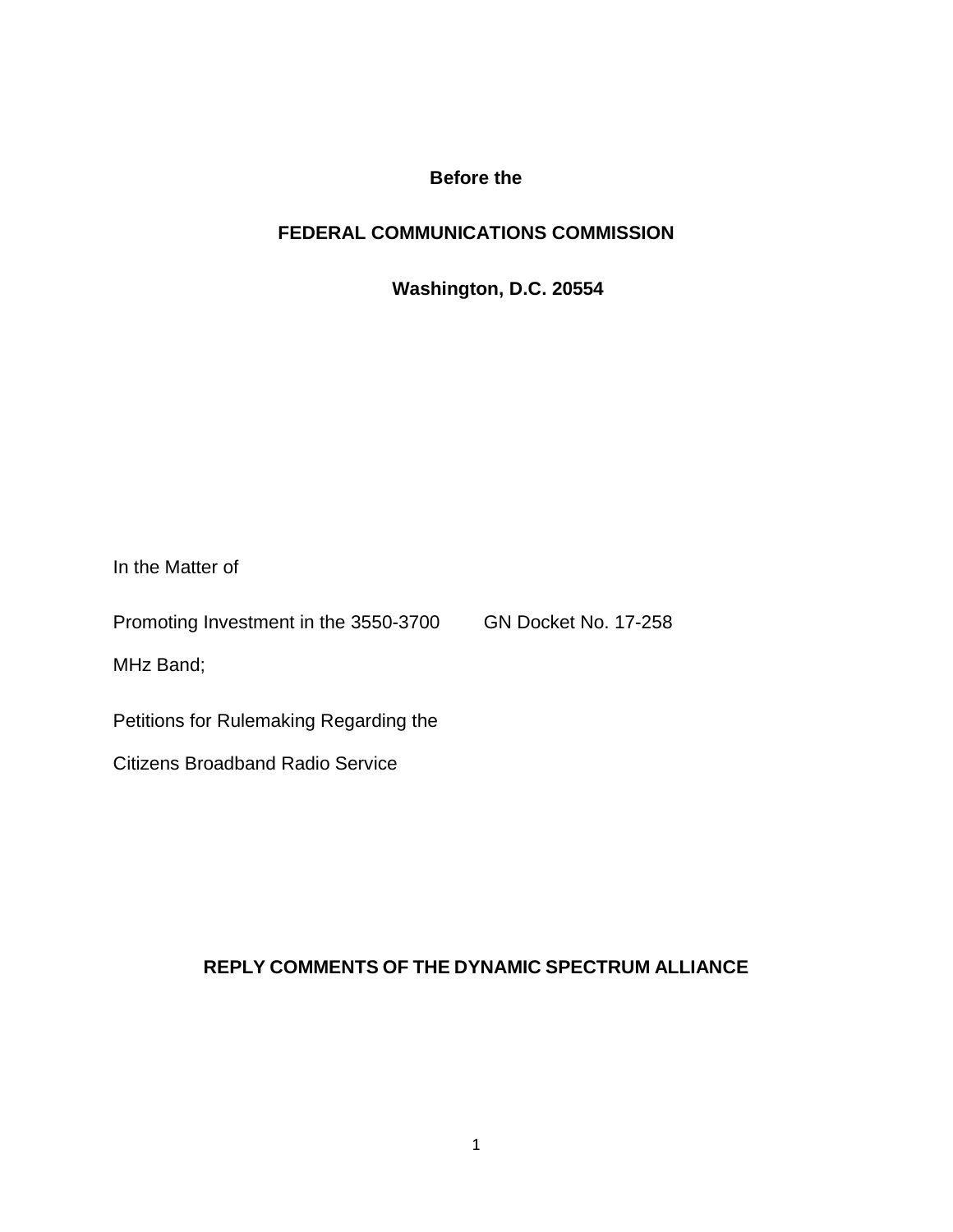Kalpak Gude President, Dynamic Spectrum Alliance 3855 SW 153rd Drive Beaverton, OR 97003 USA

January 29, 2018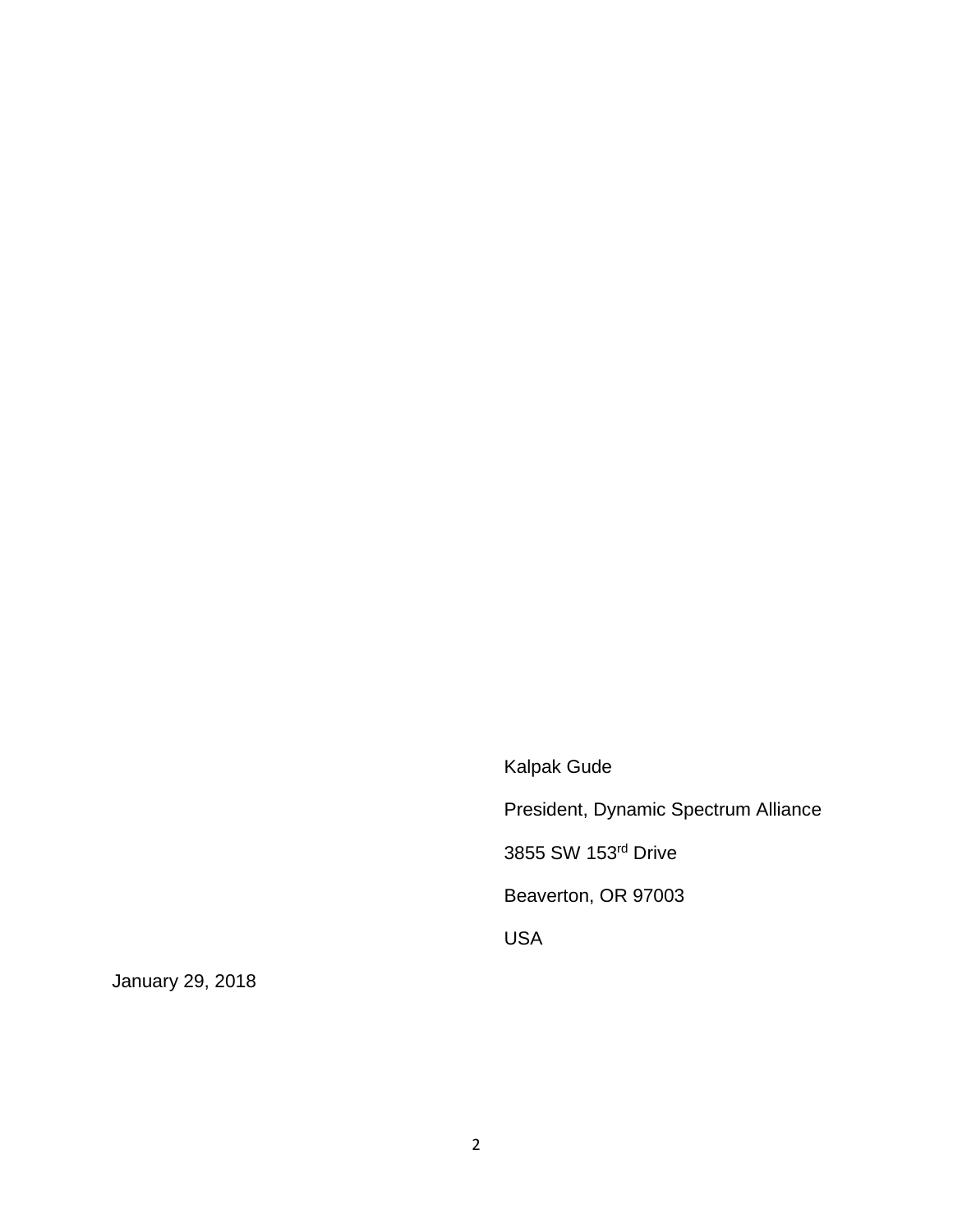### **A. Introduction and Summary**

 $\overline{\phantom{a}}$ 

The Dynamic Spectrum Alliance (DSA), whose membership spans multinationals, small-and medium-sized enterprises, and academic, research, and other organizations from around the world, is committed to creating innovative solutions that will expand broadband solutions for consumers and businesses alike.[1](#page-2-0) The DSA submitted our comments to the Commission's Notice of Proposed Rulemaking (NPRM) noted above.[2](#page-2-1) After reviewing the significant record in this proceeding, we submit our Reply Comments below.

<span id="page-2-0"></span><sup>1</sup> The DSA's membership spans multinationals, small-and medium-sized enterprises, and academic, research, and other organizations from around the world, all working to create innovative solutions that will increase the amount of available spectrum to the benefit of consumers and businesses alike. A full list of DSA members is available on the DSA's website at www.dynamicspectrumalliance.org/members/.

<span id="page-2-1"></span><sup>&</sup>lt;sup>2</sup> In the Matter of Promoting Investment in the 3550-3700 MHz Band, Notice of Proposed Rulemaking and Order Terminating Petitions, FCC-CIRC1710-04 ("CBRS NPRM").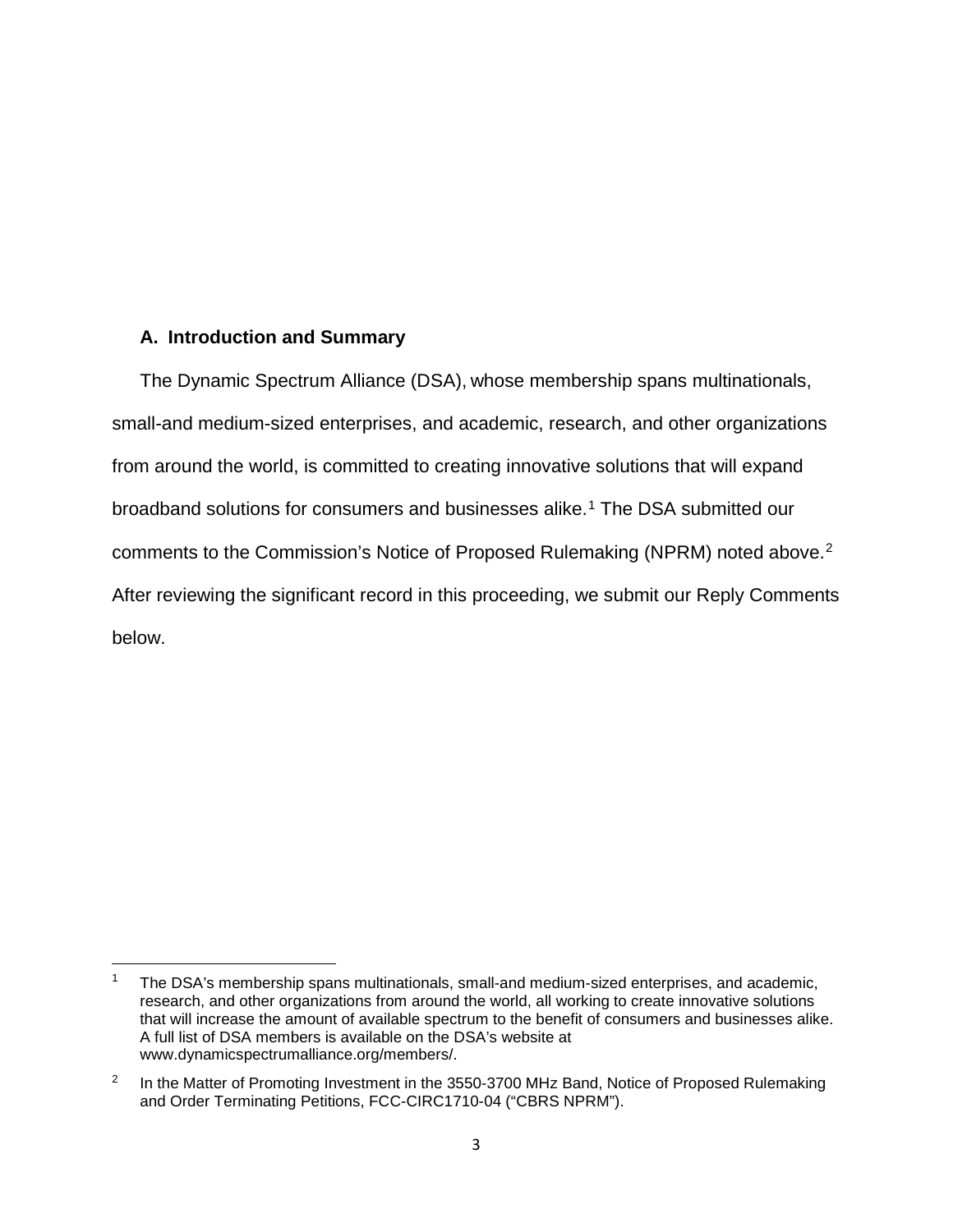The weight of the evidence and the overwhelming majority of comments in this proceeding demonstrate what the DSA has maintained from the beginning: the current CBRS rules are a fair and appropriate balance between the requirements of diverse types of service providers using different categories of network infrastructure and undertaking innovative use cases--service providers that have already been attracted to the promise of CBRS--and the requirements of traditional mobile applications. Indeed, in its First Report and Order, the Commission got it right by balancing the interests of those seeking PALs that were similar in size and term to licensed mobile bands in lower frequencies, with the interests of new entrants and new entities that sought to use the band for new applications using business models different from the traditional mobile carrier model. $3$  In reaching its conclusion, the Commission recognized that due to the unique requirements to protect incumbent users, and the propagation characteristics of the 3.5GHz frequency band, deployment in CBRS--and thus the size and length of licenses--would by necessity be different than in traditional cellular bands.[4](#page-3-1) 

The overwhelming majority of commenters, with the exception of large national carriers, their suppliers and interest groups, have reached the same conclusion, particularly that users of the CBRS band are better served by PAL licenses that have shorter terms and license areas that are smaller than traditional cellular licenses that are based on Partial Economic Areas ("PEAs"). A majority also support the DSA's position that no renewal expectation is necessary or helpful for the CBRS band.

<span id="page-3-0"></span><sup>3</sup> Report and Order and Second Further Notice of Proposed Rulemaking, 30 FCC Rcd 3959 (2015) (First Report and Order) ¶100.

<span id="page-3-1"></span><sup>4</sup> *Id.* at ¶25.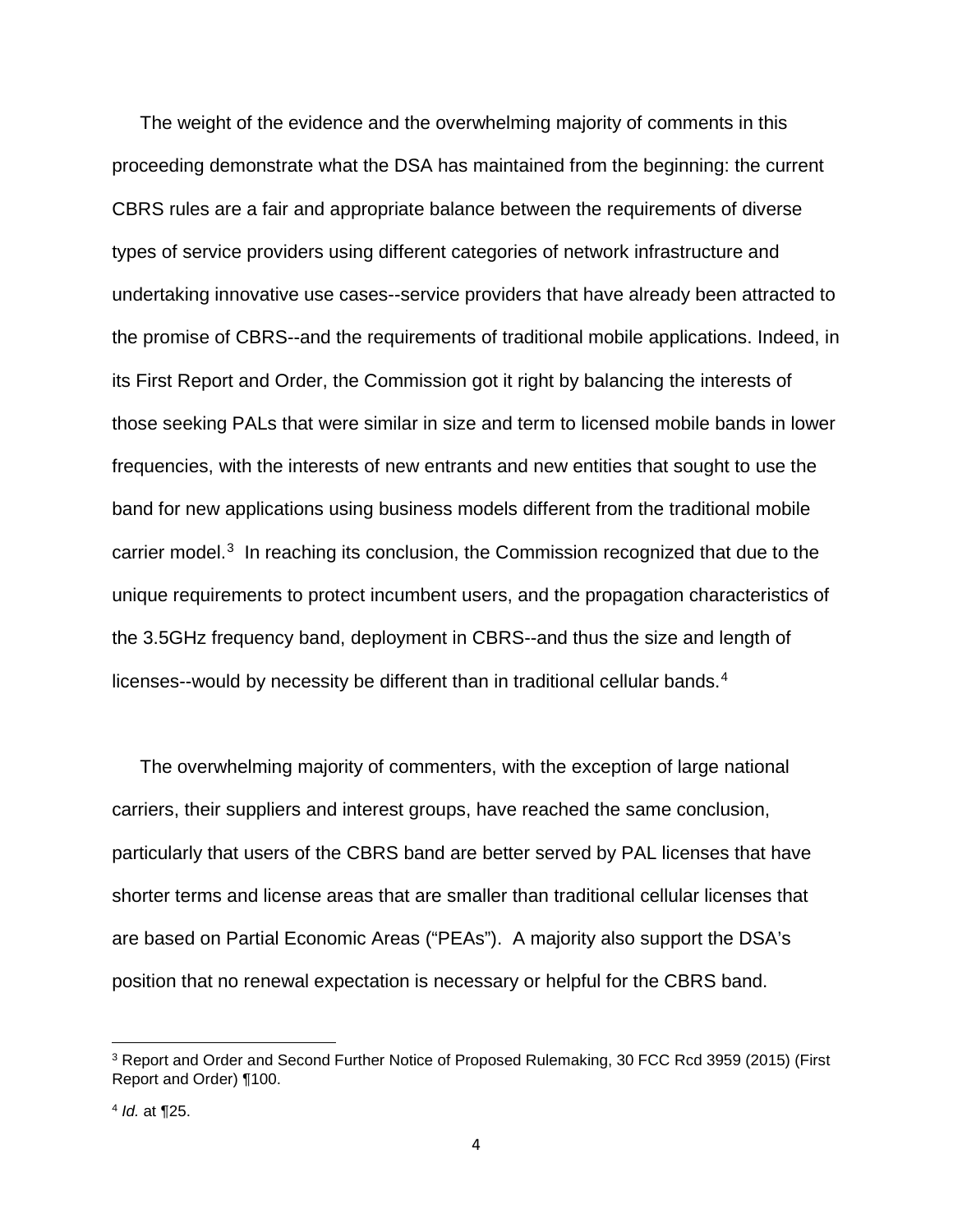In regard to secondary markets, the majority of commenters agree with DSA that the current PAL rules based on census tracts and limited term licenses will promote considerably more liquid and efficient secondary markets than though attempts to align license areas with small-cell service areas through portioning and disaggregation of PEAs. In particular, the record has shown that secondary markets have utterly failed when it comes to leasing or partitioning spectrum to small competitive or rural carriers, let alone industrial, enterprise, or institutional users.

DSA's position is that the Commission's current rules providing for public disclose of basic anonymized CBSD registration information is in the public interest. The record continues to be devoid of any evidence of the purported harms presented by the current disclosure rules. No explanation has been provided as to why anonymous CBSD data in particular is critical as compared to other public network information, what specific harm associated with disclosure of such data, or whether such information with otherwise be available to the public. Thus, DSA hopes the Commission will not move forward on its proposal.

Finally, the majority of commenters agree with DSA that allowing PAL licensees to bid on specific channel assignments is neither feasible, desirable, or necessary. Spectrum management through dynamic assignment of PAL frequencies is required to protect incumbent Federal users and it's the cornerstone of the CBRS's three tiers of access framework. There was no interest in the Commission's proposal to adopt the Incentive Auction's two-stage forward spectrum auction mechanism to PAL frequencies in the CBRS band.

5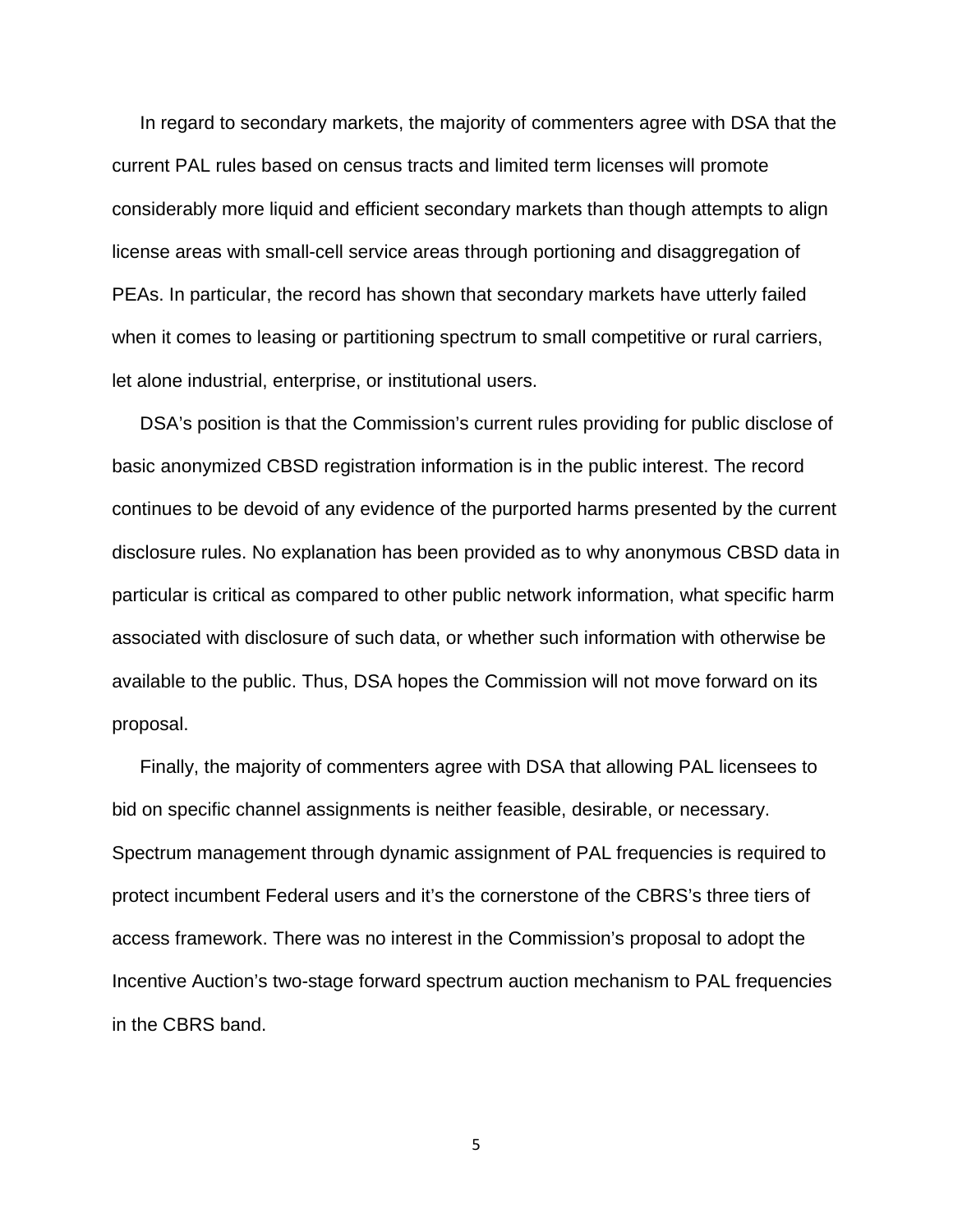For these reasons, the DSA continues to urge the Commission not to significantly modify the existing rules for the CBRS band.

## **B. PAL Licensing Terms**

Background: In the Notice of Proposed Rulemaking (NPRM), the Commission stated that it is considering fundamental changes to PAL licenses by increasing the term from three to ten years, and allowing renewability of PAL licenses. The Commission sought comment on this change and on the appropriate performance requirements and renewal standards for PALs.<sup>5</sup> In our Comments to the NPRM, the DSA stated that the evidence in the record and practice demonstrate that the current three-year PAL term is not deterring investment and has in fact attracted significant new interest in the spectrum band.<sup>[6](#page-5-1)</sup> We also stated that renewability of licenses was counterproductive to ensuring that this band continues to include the most advanced technology available. Three-year terms also eliminate the need for regulatory oversight regarding performance requirements that would be necessary with longer terms.[7](#page-5-2) Nothing in the comments to the NPRM offers substantial evidence of the contrary.

DSA Position: The Commission's current CBRS NPRM has attracted almost 200 comments. With the exception of the large wireless carriers, their suppliers, and interest groups, virtually all other commenters have come out opposed to making significant

 $\overline{\phantom{a}}$ 

<span id="page-5-1"></span><sup>6</sup> DSA Comments to the CBRS NPRM filed December 28, 2017 ("DSA Comments") (citing DSA Comments filed July 24, 2017 in response to Petition for Rulemaking to Amend the Commission's Rules Regarding the Citizens Broadband Radio Service in the 3550-3700 MHz Band, Petition for Rulemaking, GN Docket No. 12-354 (filed July 16, 2017)("CTIA Petition")).

<span id="page-5-0"></span><sup>5</sup> NPRM at ¶ 13.

<span id="page-5-2"></span>https://ecfsapi.fcc.gov/file/1072450166116/DSA%20CBRS%20Comments%20July%2024%202017.pdf <sup>7</sup> *Id.* at 10-11.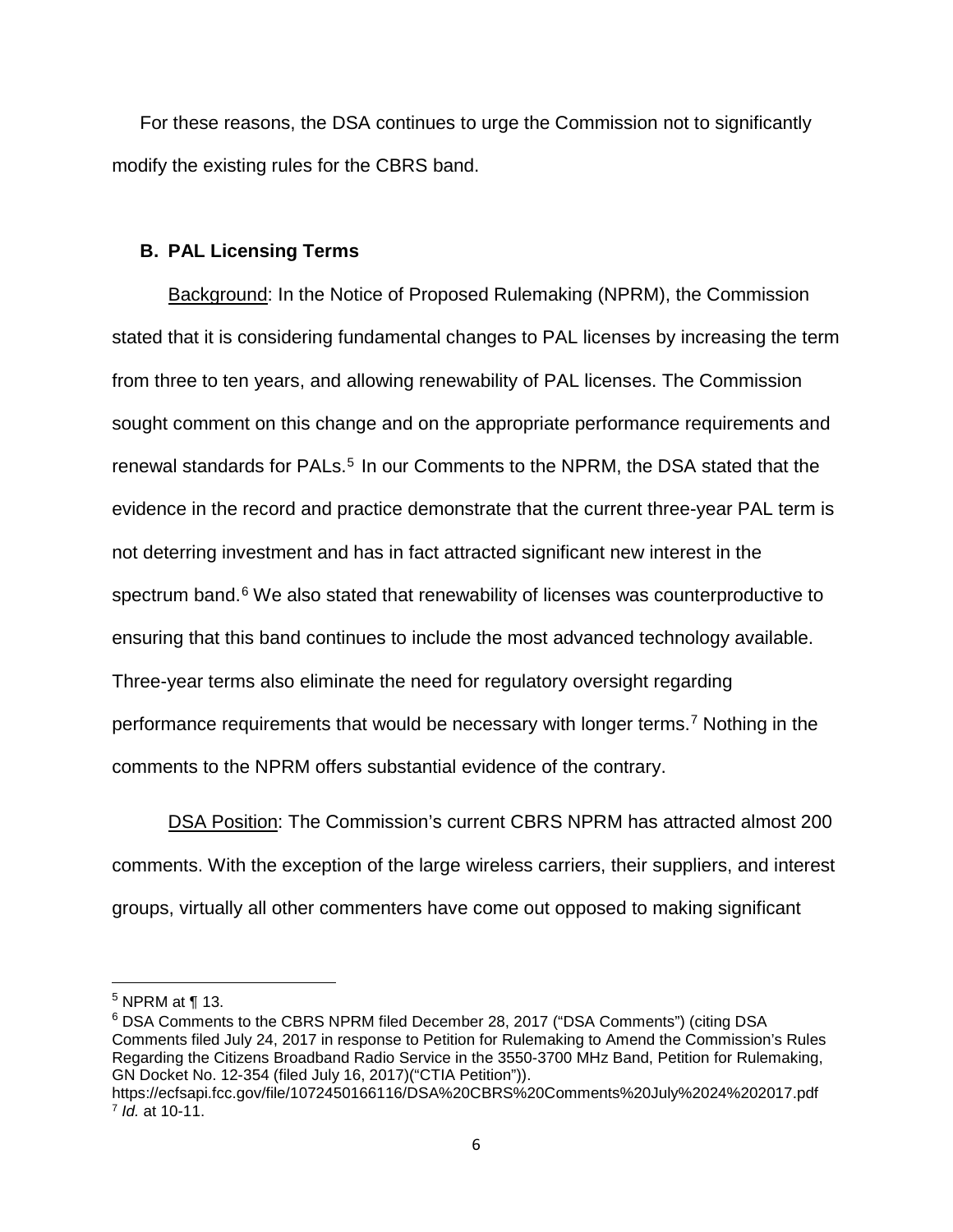changes to the current CBRS rules for PAL terms. These commenters agreed that increasing the PAL term to ten years and adding an expectation of renewal would drastically raise the cost of PALs for new entrants, hinder innovation and would serve the interests of only the largest wireless providers. <sup>[8](#page-6-0)</sup> WISPA and a plethora of rural ISPs stressed that the increase in the PAL term to ten years would be particularly harmful in rural areas by driving up costs for smaller bidders and reducing incentives to make efficient use of spectrum. <sup>9</sup>

Rural providers were not alone in opposing the rule change to a ten-year PAL. Starry, a predominately urban focused fixed-wireless provider, for example, stated that longer PAL terms run counter to the intent of the CBRS structure to create efficient, market-oriented access to spectrum. Shorter PAL terms allow companies to choose between the need for exclusivity and the ability to operate under GAA as their needs change, which helps achieve more efficient outcomes. [10](#page-6-2) Longer terms would instead force companies to either predict which model best suited their requirements up front, or defensively acquire a PAL in order to guard against unknown or unpredictable changes in the future. Longer terms would also necessitate more regulatory oversight with buildout requirements and determinations of satisfactory utilization of the PAL license.

The large wireless carrier community argues that longer terms and renewability is necessary to drive investment. DSA does not believe that the comments support this

<span id="page-6-0"></span><sup>8</sup> Open Technology Institute at New America and Public Knowledge Comments at 29.

<span id="page-6-2"></span><span id="page-6-1"></span><sup>9</sup> WISPA Comments at 39; TechInfo Comments; Aristotle Comments at 1; Cal.net at 2….. https://ecfsapi.fcc.gov/file/1072450166116/DSA%20CBRS%20Comments%20July%2024%202017.pdf <sup>10</sup> Starry Comments at 2 (citing the Commission's Order on Reconsideration and Second Report and Order, 31 FCC Rcd 5011, 5024).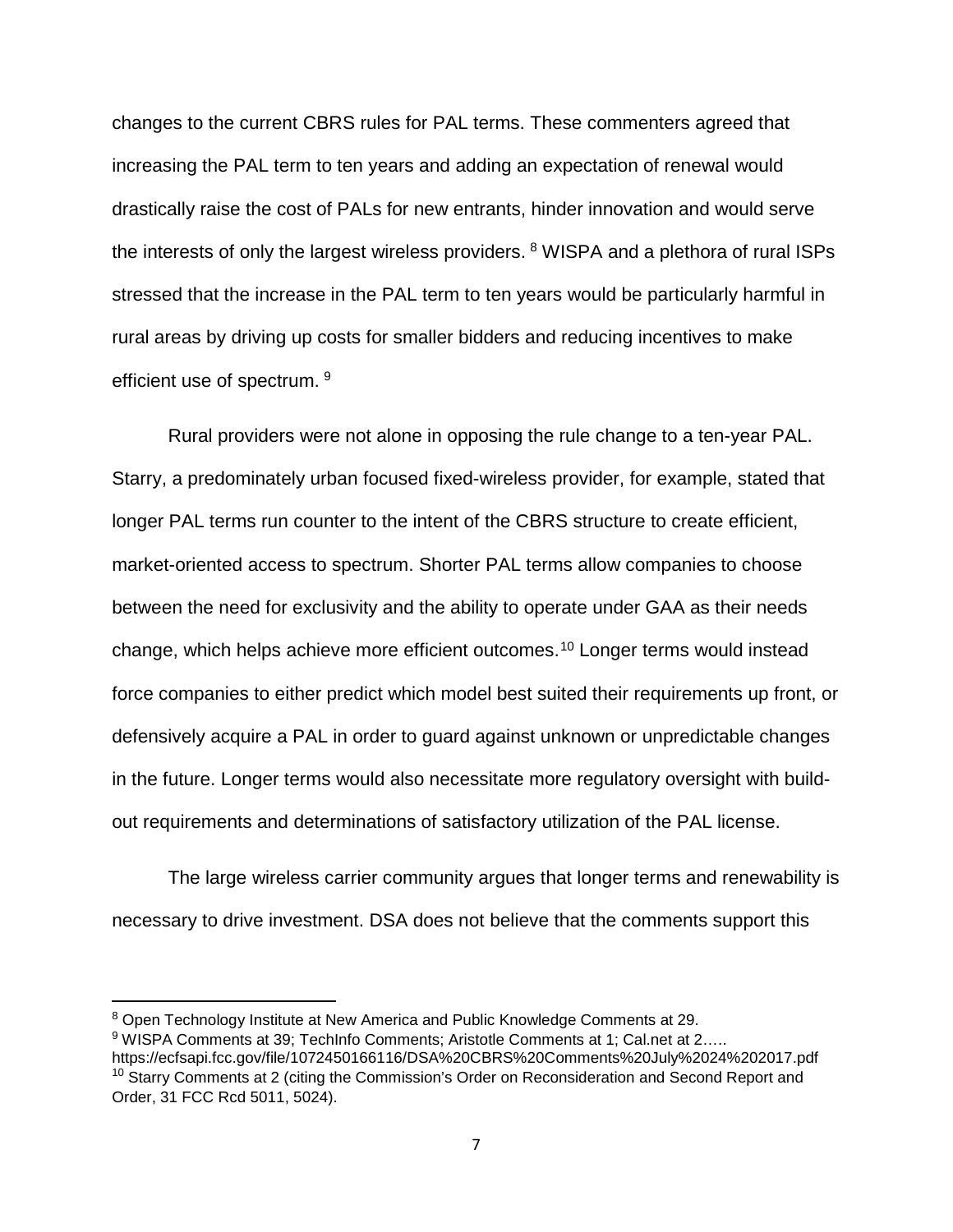assertion because the record demonstrates that significant investment is happening today. Companies as diverse as GE, Starry, Google, Qualcomm, cable companies, dozens of rural wireless service providers, and even Verizon and AT&T are making investments in deploying 3.5GHz networks under the current rules. Should the Commission lengthen PAL terms to ten years, such changes will conceivably benefit national carriers, but will strand current investments and deter future investment from non-traditional users of spectrum, undermining the foundation of CBRS as an innovation band.

CTIA also suggests that the licensing approach taken in the CBRS band should follow that which has been used in other bands, $11$  ignoring the significant differences in 3.5 GHz from the lower frequency bands traditionally used by the large wireless carriers. The Commission recognized in its *First Report and Order*, and the record in this proceeding has shown, that the due to the shared nature of the band, along with the smaller distance propagation and poor building penetration, the band will primarily drive small-cell deployment with very different costs and risk profiles than traditional cellular deployments.[12](#page-7-1) In short, the large wireless carrier community's argument for significantly revised rules, in addition to being bad policy, is a mismatch to the physical characteristics of the band.

DSA continues to support PAL terms that provide a reasonable time for recovery of investment and that the current three-year term establishes an appropriate period to achieve such recovery. The large wireless carrier community has not, beyond making

l

<span id="page-7-0"></span><sup>11</sup> CTIA Comments at 4.

<span id="page-7-1"></span><sup>12</sup> *See* First Report and Order, ¶98.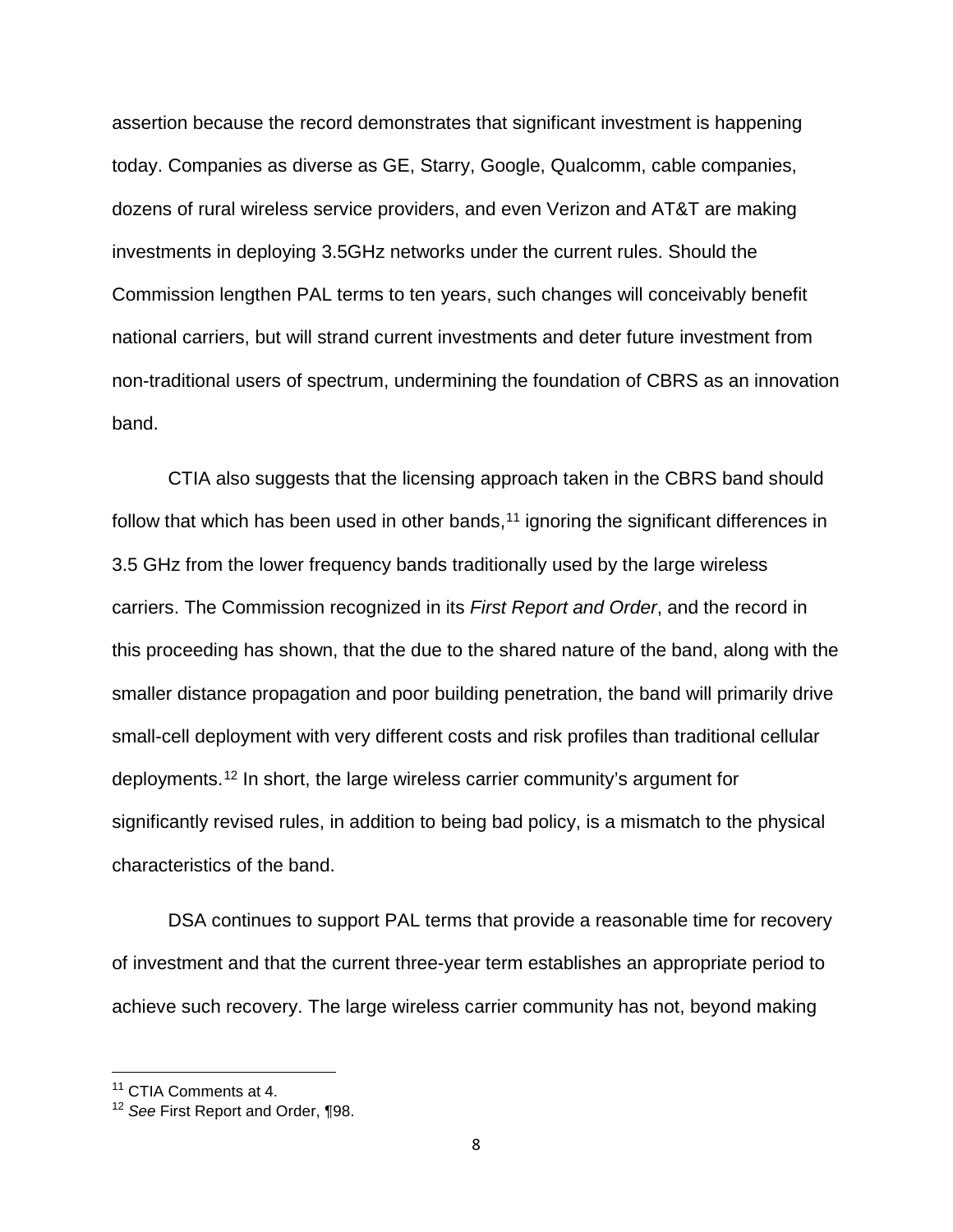general assertions about how longer terms benefit them, provided any evidence that an essentially permanent right to the spectrum (through the ten-year term and the expectation of renewal) is necessary for robust investment or beneficial to innovation and consumers. In fact, the permanent right would suggest that risks for recovery of investment were enormous and impossible to predict, requiring the spectrum itself to become an asset that could later be monetized. This would imply a fundamental lack of confidence in their plans for use of the band and sits in stark contrast to the dozens of commenters advocating for the current PAL terms and investing under the current regime. The carriers' own actions and comments regarding 5G demand, as well as the growth in wireless broadband consumption, however, indicate that the deployment risks are significantly less than claimed. Planning, investment and standards setting in the CBRS band, all of which started prior to the filing of the petitions by CTIA and T-Mobile, and wide private sector participation in the CBRS Alliance and WInnForum prove that there is tremendous confidence in the opportunities for success with the current CBRS rules.

Finally, much of the large carrier community opposed the need for build-out requirements as part of any revision of the rules to larger geographical PALs or longer terms and renewal expectancies for PALs. CTIA, Verizon, Ericsson and others claim that traditional performance metrics are not even necessary due to the existence of GAA. <sup>[13](#page-8-0)</sup> These entities are thus suggesting that GAA is an adequate substitute for PAL licenses, or as is more likely, that the large wireless carriers alone have a need for PAL licenses but that others should be satisfied with GAA. T-Mobile takes the position that

<span id="page-8-0"></span><sup>&</sup>lt;sup>13</sup> CTIA Comments at 7; Verizon Comments at 6; Ericsson Comments at 5. See also.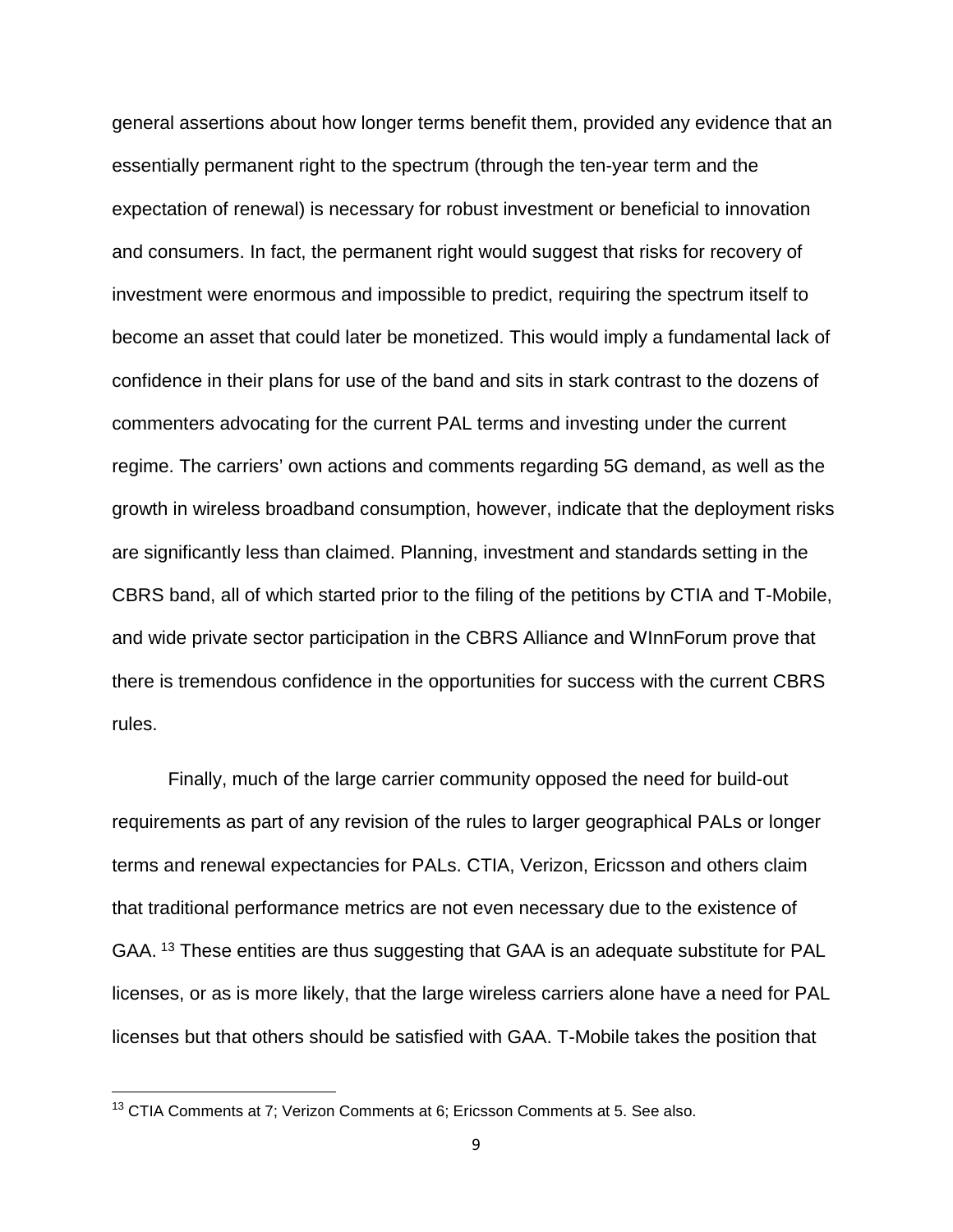the Commission should adopt population based performance metrics for PALs because "some of the applications for the 3.5 GHz band will be focused on small-cell deployment and may be used to enhance capacity, population-based coverage requirements are most appropriate." T-Mobile suggests that the Commission adopt a standard similar to the 40% of the population in a license block standard adopted for the 28 GHz, 37 GHz, and 39 GHz bands. [14](#page-9-0)

We fundamentally disagree with the positions of the large wireless operator community that the significant changes to the PAL structure (both in terms of term and geography) could reasonably be accomplished without specific build-out requirements. Further, we believe that if the need for large PALs were indeed justified, these entities would not be opposed build-out requirements that would require them to provide service within the terms or geographies that they seek for PAL licenses. As is clear from the comments, the communities of interest in PALs are much larger than merely the large wireless carriers. Spectrum certainty is sought by many entities looking to deploy networks in the CBRS band. We also disagree with T-Mobile's view that a build-out requirement based on the 40 % test for population coverage is adequate. In insisting that PAL should be expanded to being many multiples larger based on both population and geography, insisting that the large wireless carrier business case depends on it, requires build-out requirements matching those bold claims; particularly given the fact that PEA-sized PALs will crowd out so many others seeing access to the spectrum.

#### **C. Geographic License Areas**

<span id="page-9-0"></span><sup>&</sup>lt;sup>14</sup> T-Mobile Comments at 6.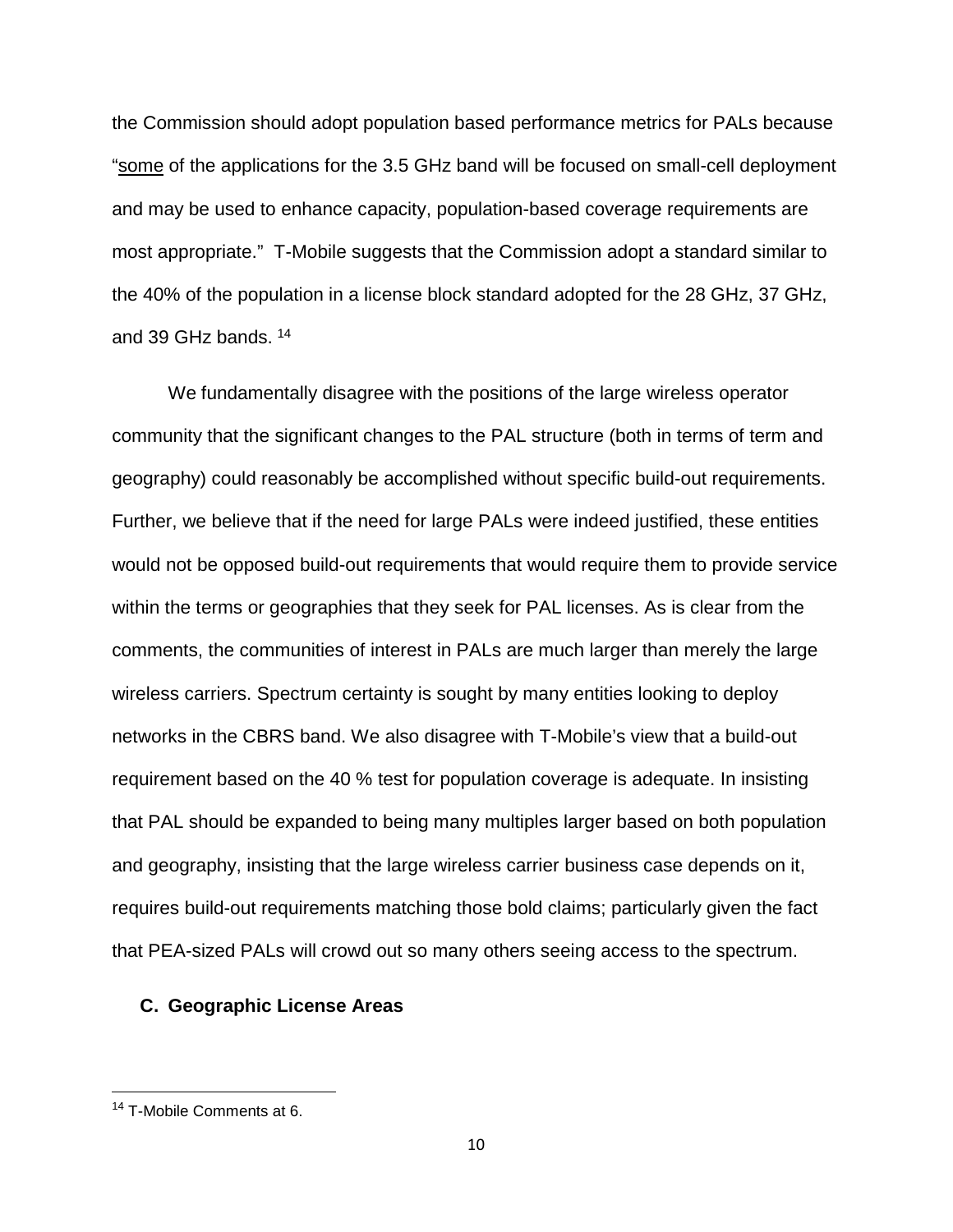Background: In the CBRS NPRM, the Commission proposed to increase the geographic licensing area of PALs to stimulate investment, promote innovation, and encourage efficient use of spectrum.[15](#page-10-0) The Commission sought comment on whether larger PALs would facilitate deployment of a variety of technologies, including 5G, whether PEAs are the right size for PALs, whether PEAs balance the objectives in section 309(j) of the Communications Act, and what impact PEAs would have on rural deployment and existing investment.

DSA Position: In our DSA Comments, we stated that census tracts are the appropriate size for PALs in the CBRS band and that large PEA-sized PALs would only be useful and valuable for national wireless carriers; and likely not even for them, given power limits in the band and the small-cell nature of networks deployed in 3.5GHz. PEA-sized PALs would be too expensive and highly inefficient to acquire for entities seeking to cover campuses, hotels, warehouses, schools, or rural communities with small-cell networks. PEA-sized PALs would also be inconsistent with Section 309(j) of the Act, as it would strongly bias the PAL opportunity in favor of large wireless carriers.

The record in this proceeding definitively bears out DSA's conclusion that PEAsized PALs only benefit large wireless carriers and hurt, if not outright preclude, other use cases and business models seeking to the use CBRS. For example, Southern Linc, a company that provides wireless connectivity to utilities, first responders, and local businesses, states that "if PEAs were to be adopted, an entity seeking to operate in a limited geographic area, such as the area around an electric generation facility, would

<span id="page-10-0"></span><sup>15</sup> *CBRS NPRM* ¶ 23.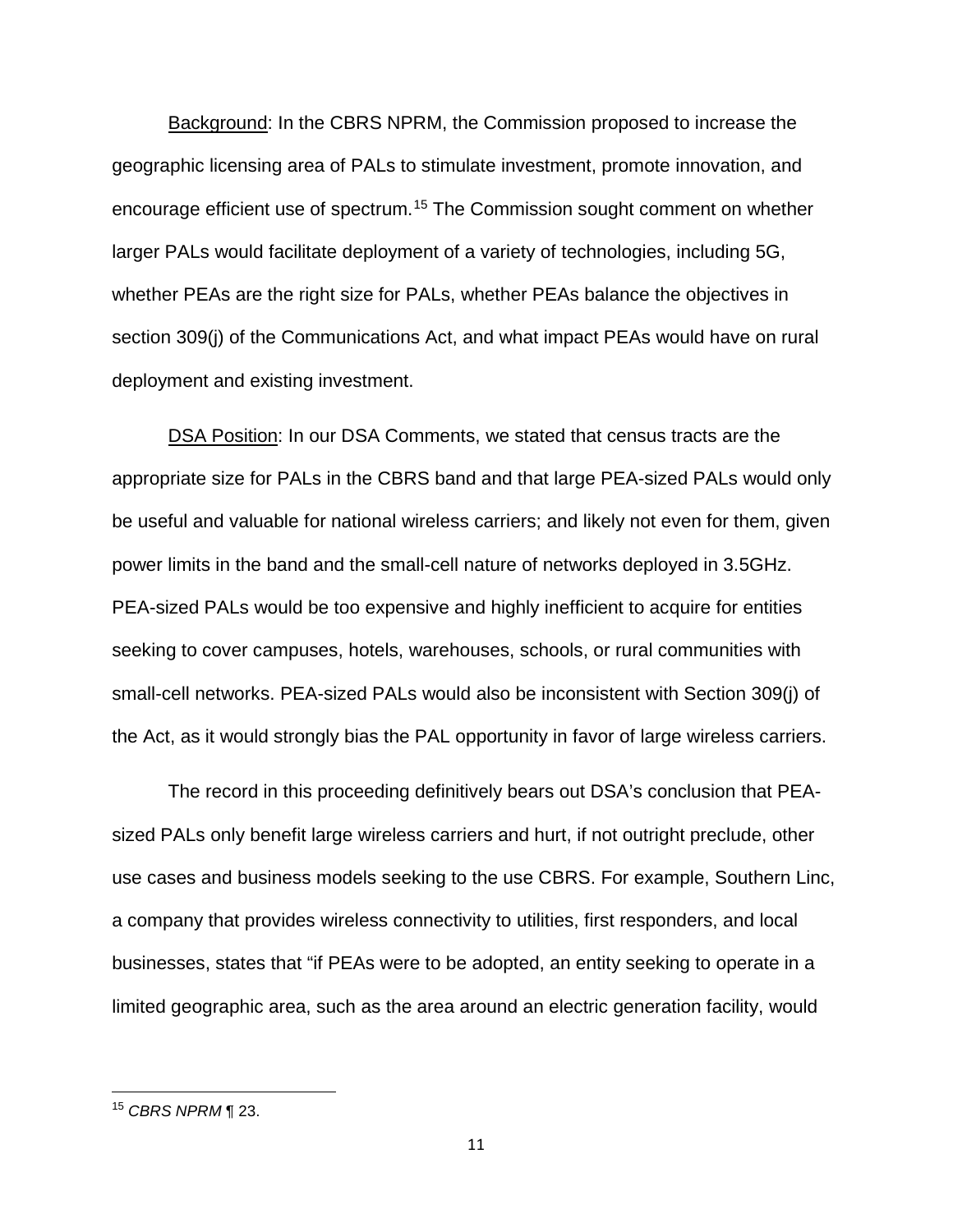be compelled to submit the highest bid for the entire PEA, thus foreclosing the PAL as an economically viable option." Likewise, rural deployment would be negatively impacted by larger PALs that cover both urban and rural areas. As ATN International, Inc. points out in its comments, with PEA-sized licenses rural service providers would have to "bid for license areas that include territory far outside of their service areas, and bid against the largest carriers that are seeking to serve primarily urban areas."<sup>[16](#page-11-0)</sup> Rural markets would again be left at a disadvantage in obtaining build-out in the band. These are merely two of hundreds of commenters, representing a broad swath of industries, who have expressed their opposition to PEA-sized PALs as an enormous economic barrier to investment and deployment.

It is important to stress that PEA-sized PALs do not merely negatively impact rural deployments but they would also significantly harm the investment opportunities for a large number of urban focused business plans. GE, for example, highlighted the unique opportunity for Industrial IOT ("IIOT") using the CBRS band and the critical importance of being able to obtain PALs for coverage of factories and industrial parks, most of which are in or near urban centers.<sup>[17](#page-11-1)</sup> Hotels, office buildings, small, medium and large businesses would also gain new opportunities to enable connectivity solutions to help the U.S. lead the globe in improved efficiency through broadband connectivity.<sup>18</sup> PEA-sized PALs, favoring one business segment (large wireless carriers) would thus harm new investment in virtually all other areas. Also, as noted previously, Verizon's and AT&T's involvement in the CBRS process and their investment to date suggests

<span id="page-11-0"></span><sup>16</sup> Comments of ATN International, Inc. at 4.

<span id="page-11-1"></span><sup>17</sup> GE Comments at 27-35.

<span id="page-11-2"></span><sup>18</sup> OTI and PK Comments at 20-22.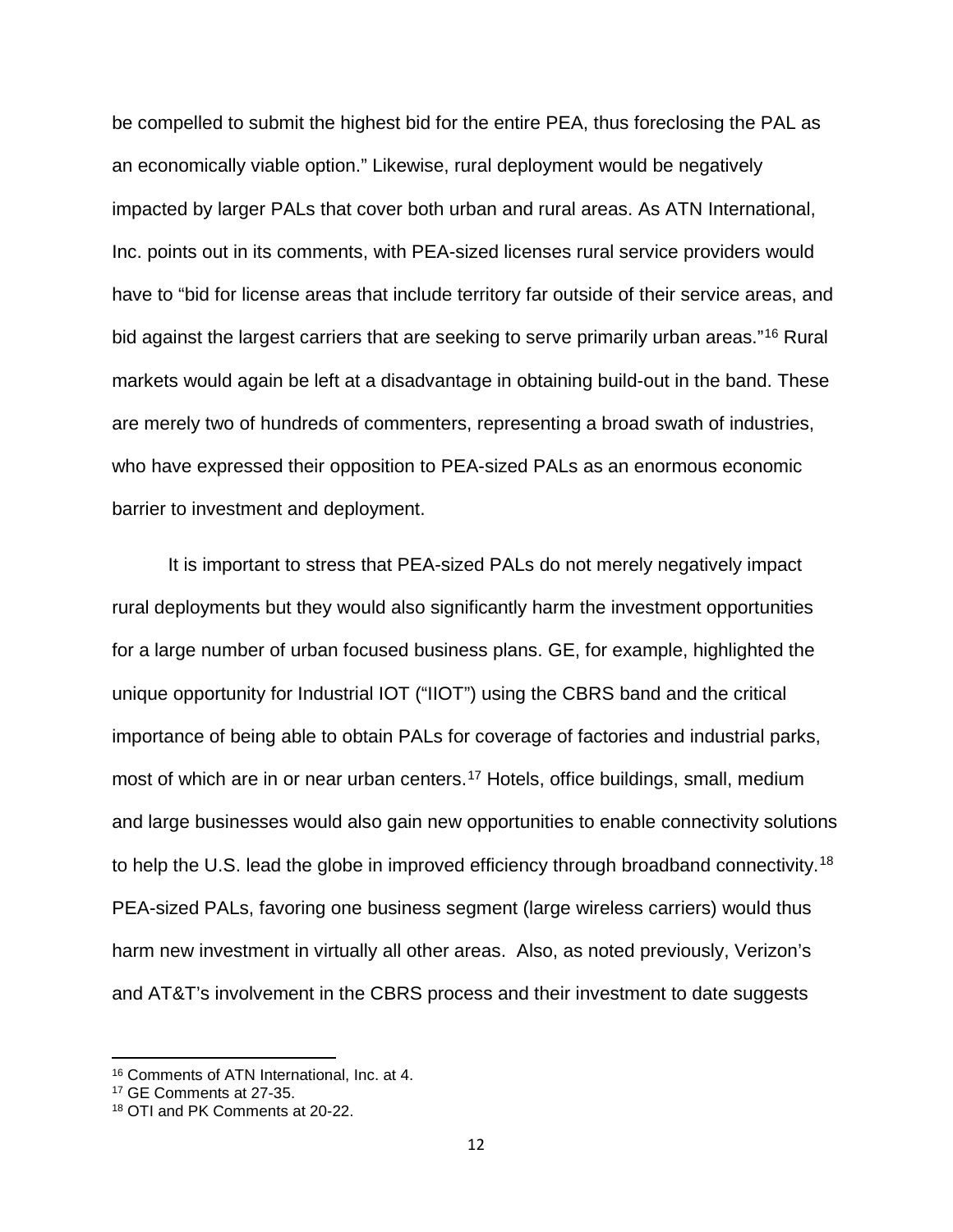that even for these large carriers, although PEA-sized PALs may be preferred, it is far from necessary to continue to drive their investment.

## **D. Secondary Markets**

Background: In the CBRS NPRM, the Commission proposes to allow partitioning and disaggregation of larger geographic PALs in secondary market transactions to enable prospective PAL licensees to obtain smaller geographic areas for their business needs.[19](#page-12-0)

DSA Position: The vast majority of commenters agree that the current PAL rules based on census tracts and limited term licenses will promote more liquid and efficient secondary markets. A wide variety of non-national carriers investing in the band also agree it is highly unlikely that the preclusive impact of PALs the size of PEAs or counties would be substantially mitigated by either partitioning or leasing of spectrum in a manner that meets the needs of industrial, enterprise or rural providers.

DSA concurs with General Electric that "[u]nder a PEA-based framework, the large wireless operators holding these CBRS licenses would be unlikely to make meaningful amounts of 3.5 GHz spectrum available to GE, its IIoT customers, and other non-traditional spectrum users. PAL licensees would have no legal obligation to lease or partition spectrum, and there would be no mechanism to compel them to make their frequencies available to third parties. In many cases, large carriers choose to warehouse their frequencies rather than convey spectrum to parties that might use that

<span id="page-12-0"></span><sup>19</sup> CBRS NPRM at ¶28.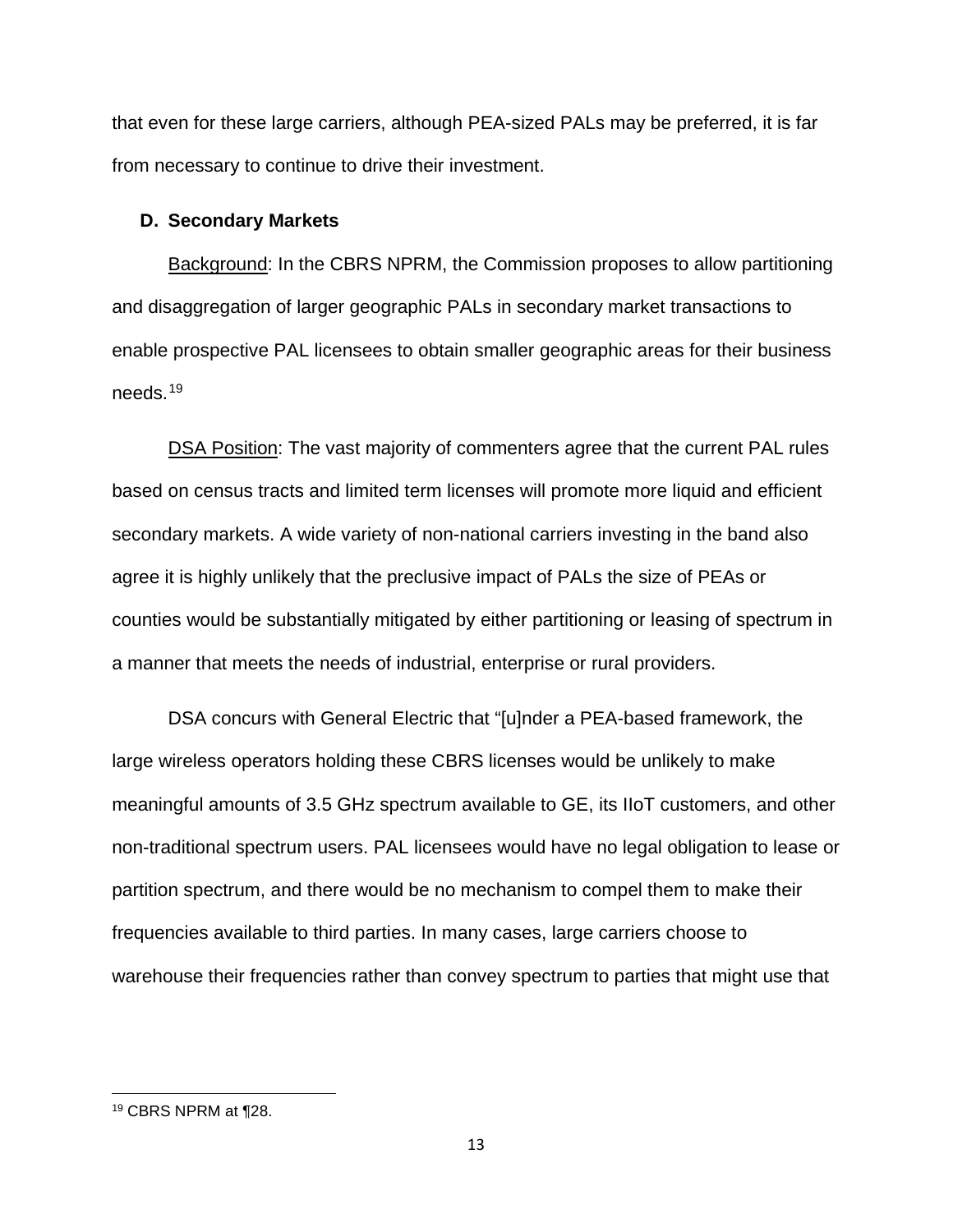resource to develop competitive offerings."[20](#page-13-0) Additionally, secondary markets under a PEA-sized PAL framework would at best impose large and asymmetric transaction costs on smaller operators and involve extensive, complicated negotiations.[21](#page-13-1)

We agree with NTCA and most other parties that the real world evidence is that spectrum secondary markets work primarily through acquisitions--or in transactions among national and regional mobile carriers. Secondary markets have utterly failed when comes to leasing or partitioning spectrum to smaller competitive or rural carriers, let alone industrial, enterprise or institutional users.<sup>[22](#page-13-2)</sup> As NTCA aptly put it: "In reality, the secondary market has proven to be an effective tool for large operators to *consolidate* spectrum."[23](#page-13-3)

WISPA recently conducted a survey among its ISP members that confirmed that large carriers typically do not lease spectrum to smaller competitors. The survey found that while roughly 25 % of survey respondents reported that they had attempted to obtain licensed spectrum from AT&T, Verizon, Sprint or T-Mobile, fewer than ten % of those who had made those attempts were successful.<sup>24</sup>

<span id="page-13-0"></span><sup>&</sup>lt;sup>20</sup> General Electric Comments at 23-24. G.E.'s Comments state: "Historical evidence from other wireless bands indicates that these carriers would largely hold onto their CBRS spectrum, even frequencies lying fallow or underused in rural and remote areas. A 2013 report revealed that only 11.01% of the MHz/POPs transferred or assigned from 2003 to 2013 were conveyed from nationwide operators to non-nationwide operators, while only 8.58% of the MHz/POPs leased between 2003 and 2013 were leased by nationwide operators to non-nationwide operators. In comparison, nationwide carriers received 67.58% of all MHz/POPs transferred or assigned during that period (from nationwide and non-nationwide operators), while nationwide operators leased 75.71% of all MHz/POPs leased during that timeframe (again, from both nationwide and non-nationwide operators)."

<span id="page-13-1"></span><sup>21</sup> *Id.*

<span id="page-13-2"></span><sup>&</sup>lt;sup>22</sup> NTCA Comments at 6 ("Secondary markets are neither a reliable source of spectrum nor a solution to the lack of coverage in rural areas. Relying on small and rural carrier access to spectrum via the secondary market assumes without justification or evidence that such a market will develop and a leap of faith that license holders are willing to part with spectrum at reasonable prices.").

<span id="page-13-3"></span><sup>&</sup>lt;sup>23</sup> NTCA Comments at 6 (emphasis in original).

<span id="page-13-4"></span><sup>24</sup> WISPA Comments at 43-44.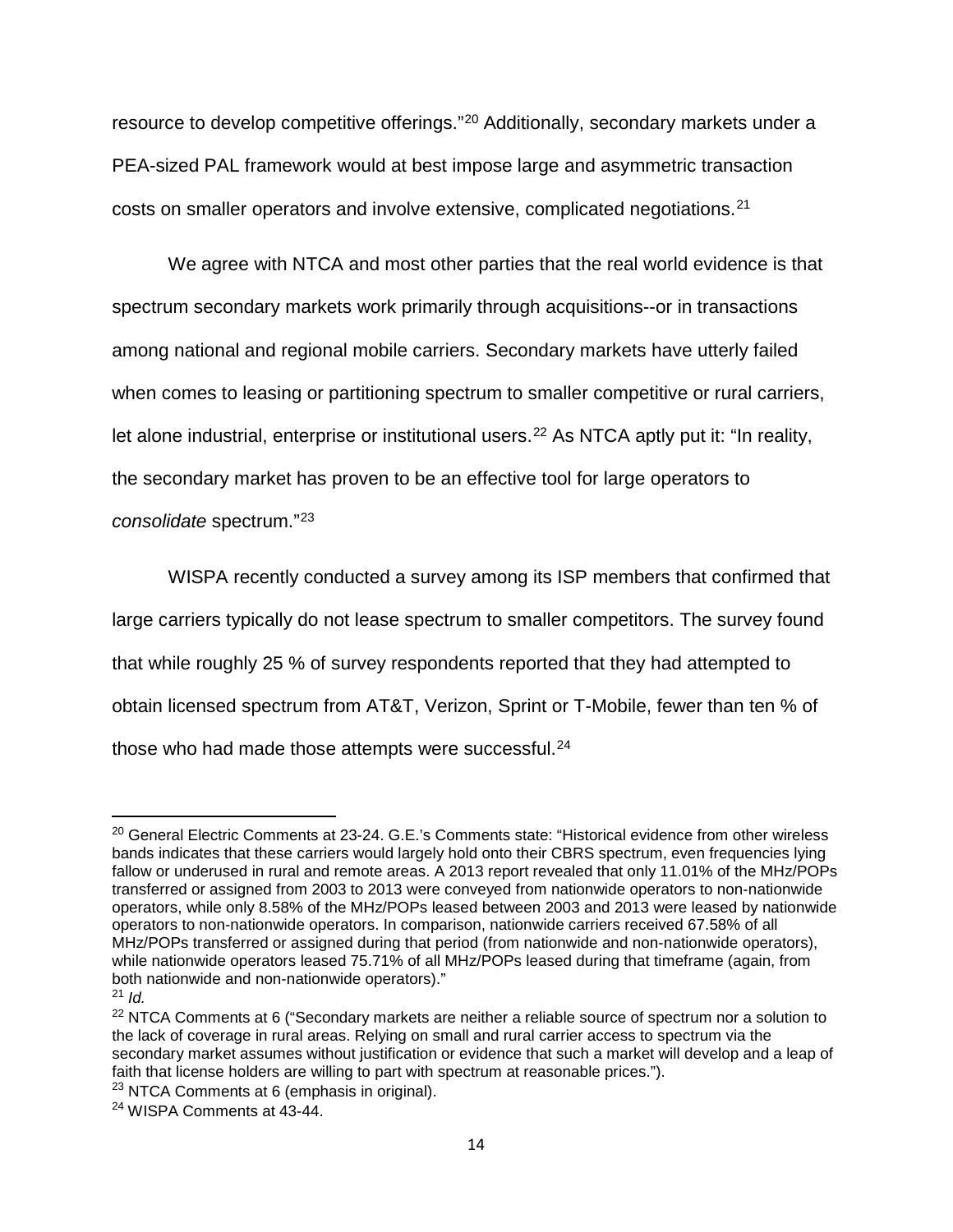WISPA's survey is consistent with the Commission's licensing records, which show that the large mobile carriers that typically acquire large-area licenses at auction (such as Economic Areas or PEAs with 10-year licenses and non-competitive renewal) rarely engage in secondary market transactions with smaller entities, and are much less likely to engage with entities other than established telecommunications companies.<sup>[25](#page-14-0)</sup> According to a Mobile Future study of the Commission's Universal Licensing System database, 89% of secondary market transactions have concerned the transfer of spectrum resources to major wireless providers or between non-nationwide providers.<sup>[26](#page-14-1)</sup> Mobile Future found that secondary market transactions that transfer spectrum *away*  from smaller operators far outnumber those *to* those licensees.[27](#page-14-2)

While the large carriers argue that partitioning and disaggregation will solve the problem of the secondary market, these methods are a woefully inefficient way of aligning license areas with small-cell service areas in the CBRS band. Microsoft correctly observes that this approach has failed to promote competition or provide rightsized spectrum access to smaller providers in the past, and so there is even less reason to believe national carriers will partition or lease areas that fit the needs of industrial, enterprise, institutional or rural providers. "The bottom line is that partitioning and

l

<span id="page-14-0"></span><sup>&</sup>lt;sup>25</sup> Google Comments at 19.

<span id="page-14-1"></span><sup>26</sup> Mobile Future, *FCC Spectrum Auctions and Secondary Market Policies: An Assessment of the Distribution of Spectrum Resources Under the Spectrum Screen* (Nov. 2013), at 19, *available at* [http://mobilefuture.org/wp-content/uploads/2013/11/Paper-Distribution-ofSpectrum-Resources.pdf.](http://mobilefuture.org/wp-content/uploads/2013/11/Paper-Distribution-ofSpectrum-Resources.pdf) *See also* Google Comments at 20.

<span id="page-14-2"></span><sup>27</sup> *Ibid*.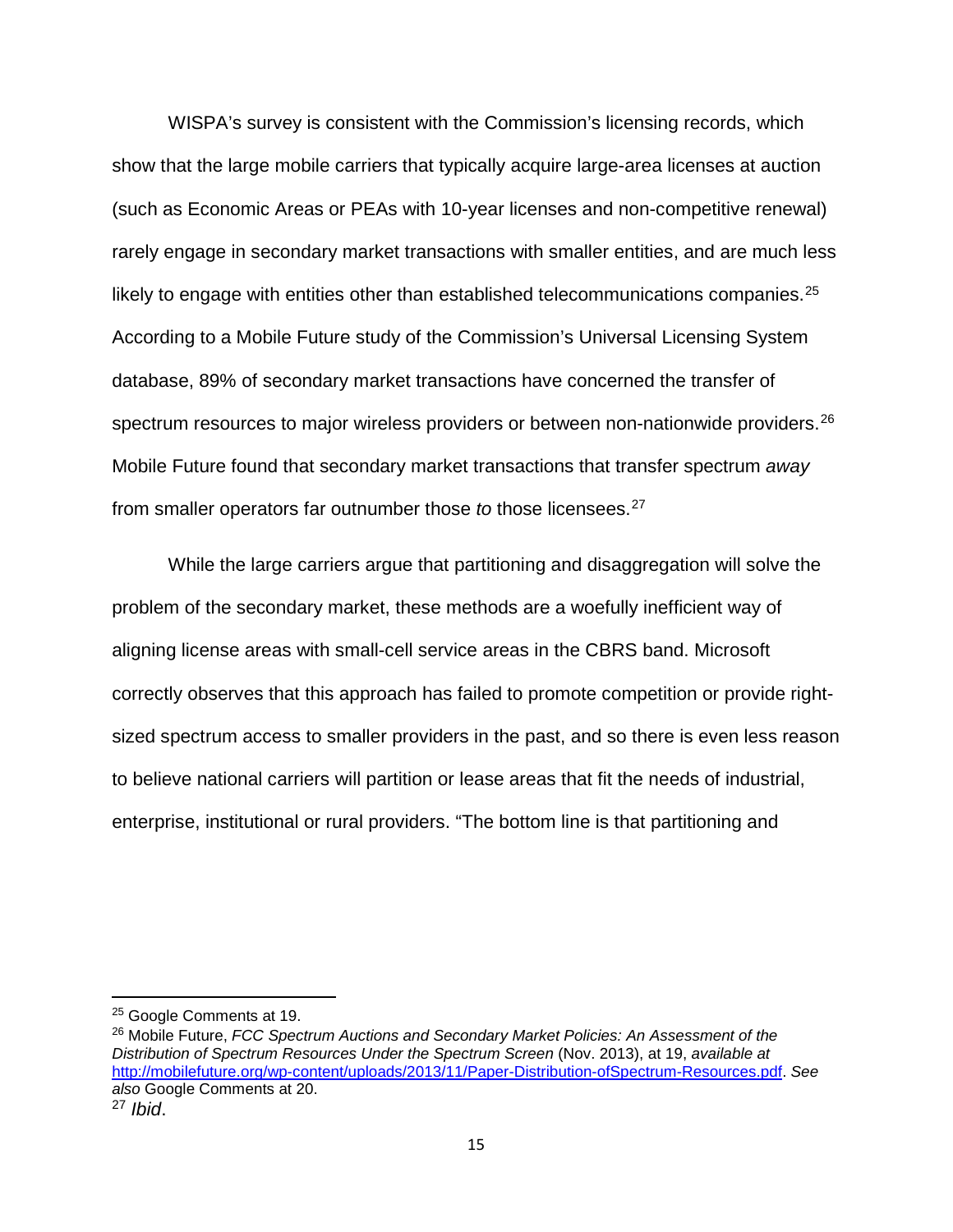disaggregation will not actually make spectrum available in less densely populated areas, and these areas will remain unserved by interference-protected PAL licenses."[28](#page-15-0)

Although the efficiency of spectrum secondary markets in relation to partitioning or leasing a *portion* of a large license area is questionable, Dr. William Lehr argues that it's likely that secondary markets would be more liquid and efficient if the license areas are smaller and better aligned with the small cell character of deployments.<sup>[29](#page-15-1)</sup> As Lehr states:

"Favoring large territories by auctioning only PEA-sized PALs would impose asymmetric transaction costs on the small users . . . Those with excess spectrum may prefer not to partition their spectrum either to foreclose the competition or to avoid incurring the transaction costs. Moreover, if those with excess spectrum are small users, then they have to incur spectrum leasing costs that are likely to be higher for them than for a large national operator who is likely already to have an in-house team to manage spectrum transactions."[30](#page-15-2)

Shorter and non-permanent license terms will also empower more robust

secondary markets for the CBRS spectrum.<sup>[31](#page-15-3)</sup> Three-year license terms and competitive

renewals serves the public interest in multiple ways by increasing access to and

efficient utilization of spectrum, as well as through innovation and investments in the 3.5

GHz band by a wide variety of companies and use cases.<sup>[32](#page-15-4)</sup> As Cantor argues, "Many

entities who would otherwise participate in the PAL auction--and who have likely

invested resources already in anticipation of obtaining 3.5 GHz spectrum--would be

l

<span id="page-15-0"></span><sup>&</sup>lt;sup>28</sup> Microsoft Comments at 7 ("It is no surprise then that partitioning and disaggregation have largely failed in the real world, because the transaction costs to acquire access to spectrum in small geographic areas in less densely populated areas are higher than the value of the spectrum to be leased or sold.").

<span id="page-15-1"></span><sup>&</sup>lt;sup>29</sup> Lehr Comments at 12.

<span id="page-15-2"></span><sup>30</sup> *Id.*

<span id="page-15-3"></span> $31$  Cantor Telecom Services Comments at 5 ("Longer license terms would make the market less fluid and dynamic and potentially result in large swaths of spectrum lying fallow for extended periods of time during which another user could make productive use of the license.").

<span id="page-15-4"></span><sup>&</sup>lt;sup>32</sup> Cantor Comments at 6.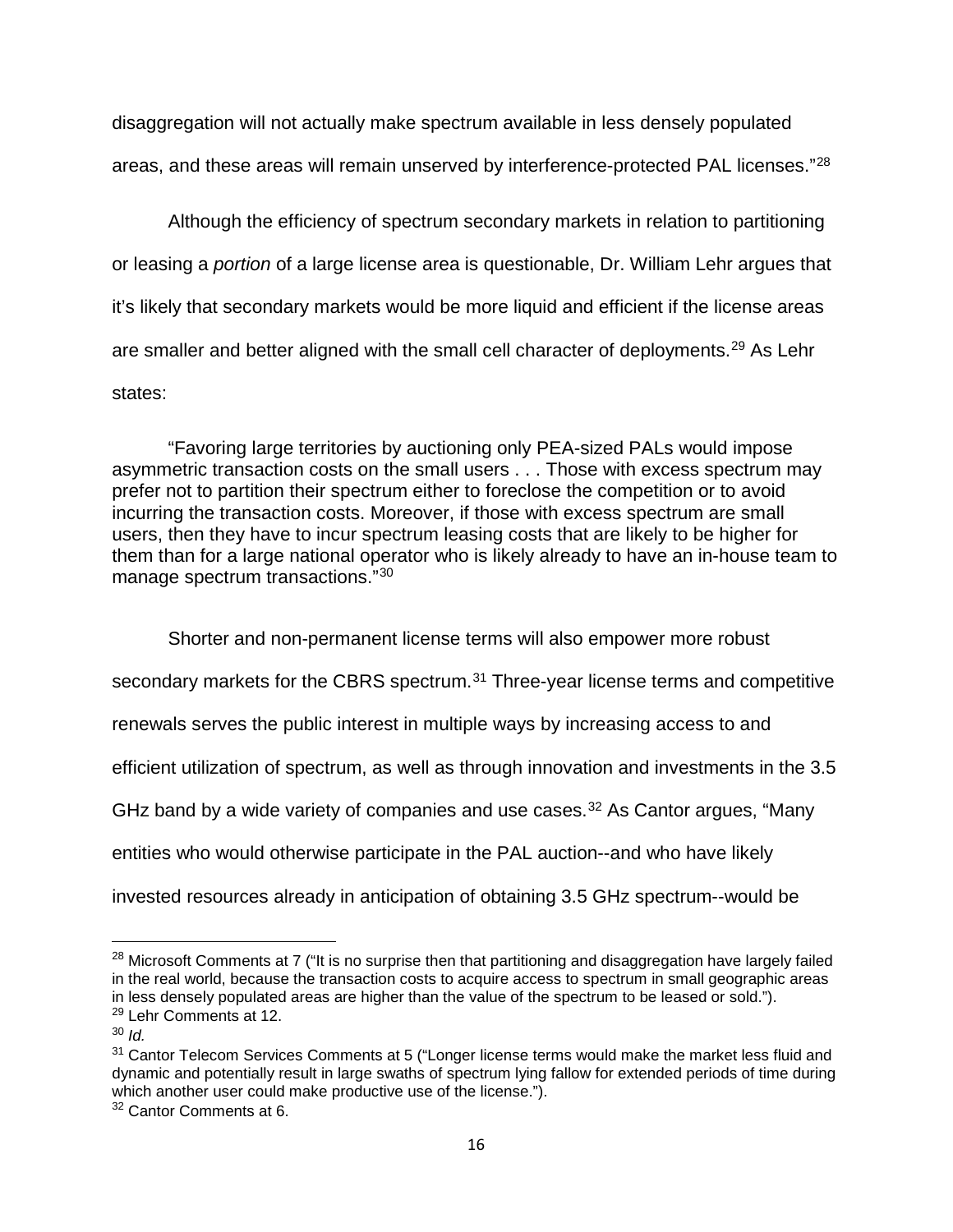foreclosed from participation as a result of the higher cost of licensing fees associated with longer terms."<sup>[33](#page-16-0)</sup>

At the same time, national and regional mobile carriers would face nothing but *disincentives* concerning a voluntary partitioning or leasing of large and perpetual licenses. These disincentives include the administrative burden to the license holder, the loss of potential future use of the affected portion of the license (optionality), and the inherent motivations of the incumbent to stifle competition or, relatedly, to deprive industrial and enterprise owners the option to self-provision, customize and control IIoT, neutral host and other networks that do not generate business for the mobile carriers.<sup>[34](#page-16-1)</sup>

DSA agrees with Ruckus Wireless that "[w]ithout additional provisions and modifications to the Commission's existing secondary market framework to specifically address these issues… there is little basis to believe that PAL license holders will make spectrum available for lease or transfer."[35](#page-16-2) Ruckus Networks argues further that modifications and enhancements will be needed to the existing light-touch leasing framework if the secondary market is to promote spectrum access to enterprises and smaller vertical industry entities through the secondary market.<sup>[36](#page-16-3)</sup> Ruckus Networks elaborates:

"Specifically, the Commission will need to encourage the formation of spectrum exchanges in order to overcome the administrative burden that leasing would entail absent such exchanges. Further, strong and appropriate incentives should be defined to

<span id="page-16-0"></span><sup>33</sup> *Id.*

<span id="page-16-1"></span><sup>&</sup>lt;sup>34</sup> Ruckus Networks Comments at 16.

<span id="page-16-2"></span><sup>35</sup> *Id.*

<span id="page-16-3"></span><sup>&</sup>lt;sup>36</sup> Ruckus Networks Comments at 5.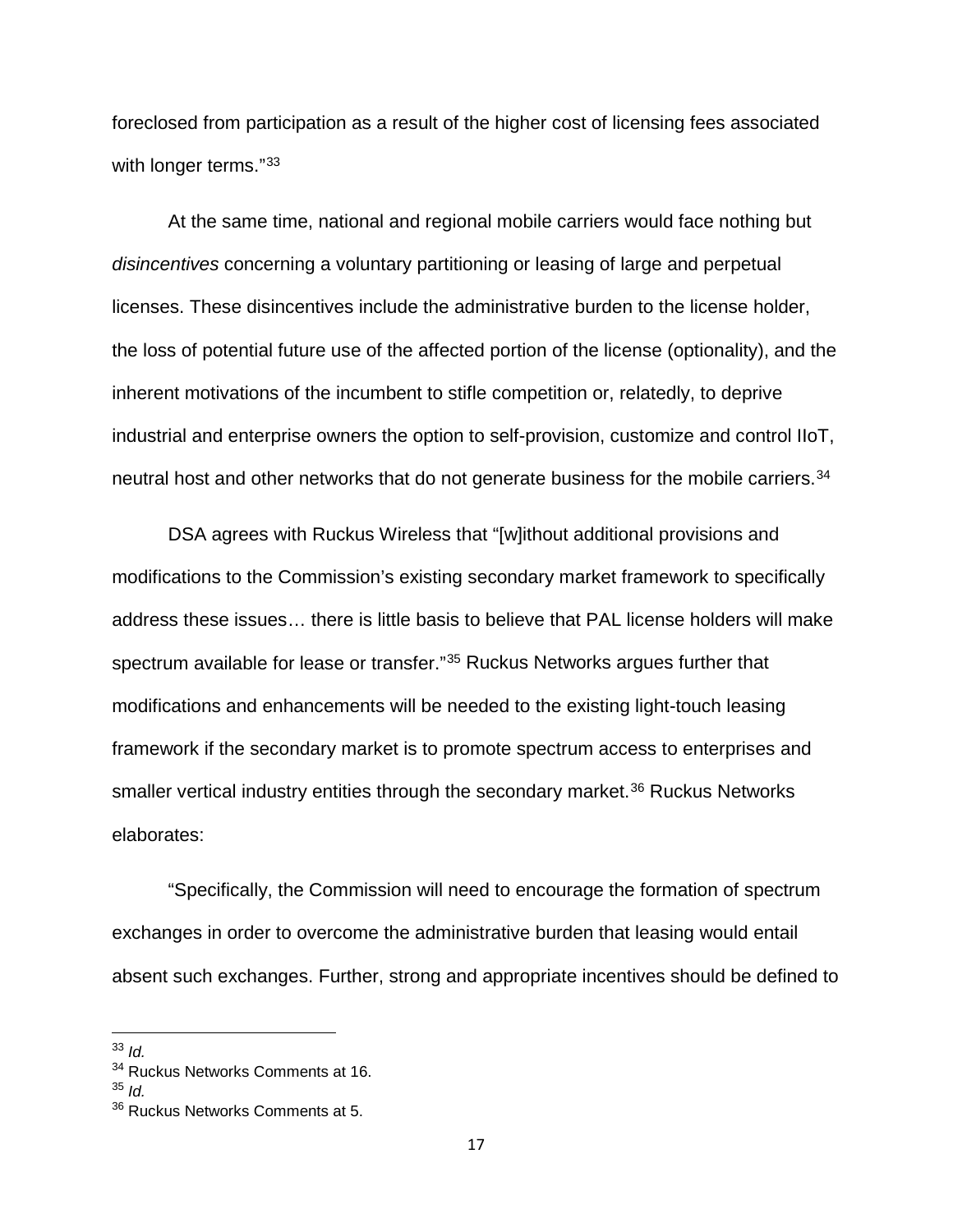promote the availability of PAL usage rights to the secondary markets. Such incentives can be tied to the performance requirements for license renewal based upon dynamic SAS-derived metrics. PAL license holders could also be encouraged to make PAL usage rights available to the secondary market and to avoid spectrum warehousing via license renewal discounts based upon the percentage of the license that was made available via spectrum exchanges over the life of the license."[37](#page-17-0)

DSA agrees that light touch leasing should be retained and strengthened--and will operate most efficiently if coupled with small PAL areas. The combination will provide the most flexible and efficient framework for secondary market transactions. As Cantor Telecom Services argues, "A vibrant secondary market requires maximum flexibility and should permit PAL users to gain access to additional spectrum as future needs arise between auction windows."[38](#page-17-1)

### **E. SAS Public Disclosure of CBSD Registration Information**

 Background: In the NPRM, the Commission proposed to amend the Part 96 rules to "prohibit SASs from disclosing publicly CBSD registration information that may compromise the security of critical network deployments or be considered competitively sensitive."[39](#page-17-2)

DSA Position: In the DSA Comments, we defended the current rules that provide for public disclosure of basic anonymized CBSD registration information.<sup>[40](#page-17-3)</sup> Such

l

<span id="page-17-0"></span><sup>37</sup> *Id.* at 6.

<span id="page-17-1"></span><sup>38</sup> Cantor Telecom Services Comments at 11.

<span id="page-17-2"></span> $39$  CBRS NPRM ¶37.

<span id="page-17-3"></span><sup>&</sup>lt;sup>40</sup> The DSA is open to rules that allow for disclosure of such information by SAS administrators on a confidential basis. DSA Comments at 24-25.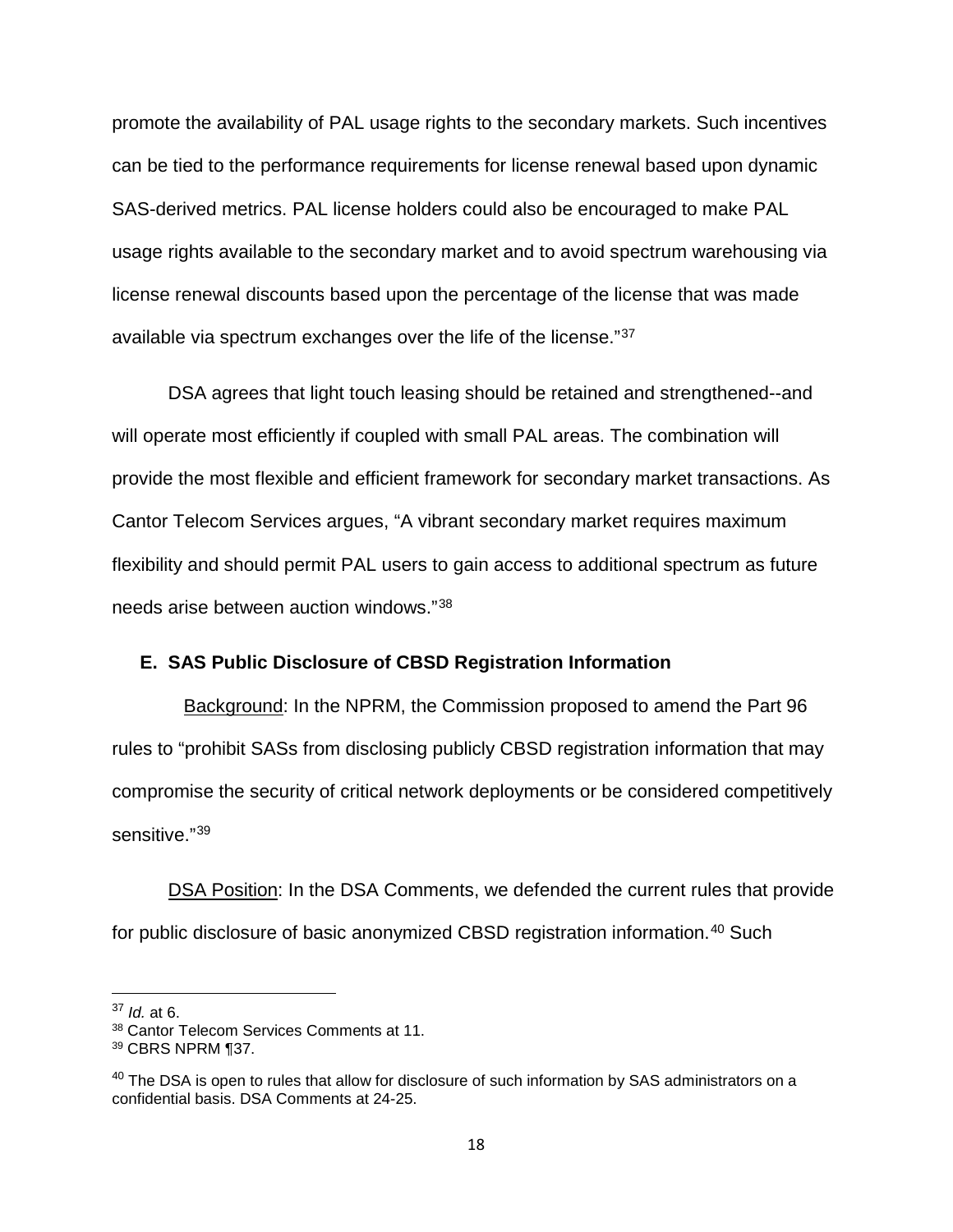anonymized information is used by SAS operators to calculate protection areas between PALs and facilitate access to vacant PAL spectrum for GAA users, allowing potential network operators to assess the spectral environment. The DSA further stated that it was unaware of any legitimate reason why large carriers would oppose such disclosure in this band when public databases of site-based spectral information exists in other bands, carriers themselves disclose and third parties can obtain such information.

The record continues to be devoid of any evidence of the purported harms presented by the current disclosure rules. AT&T, for example, pushes the vague notion of protecting "critical network data" as a reason for a rule change,<sup>[41](#page-18-0)</sup> though it fails to explain why anonymous CBSD data in particular is critical as compared to its other public network information, fails to provide any specific harm associated with disclosure of such data, or even dispute that such information will otherwise be available to the public, as DSA has previously pointed out. By contrast, smaller companies *can* identify specific harm associated with a rules change. As Starry explains:

"Existing competitive providers or new entrants will lack sufficient information about the availability of spectrum – only after going through a network planning and coordination process to register CBSDs will they discover whether sufficient spectrum at a specific location exists. This adds to the cost, uncertainty, and time to plan and deploy a network. Instead of removing a barrier, the Commission will be erecting another road block to competitive entry to the benefit of only large incumbents."[42](#page-18-1)

<span id="page-18-0"></span><sup>41</sup> AT&T Comments at 12.

<span id="page-18-1"></span><sup>42</sup> Starry Comments at 8.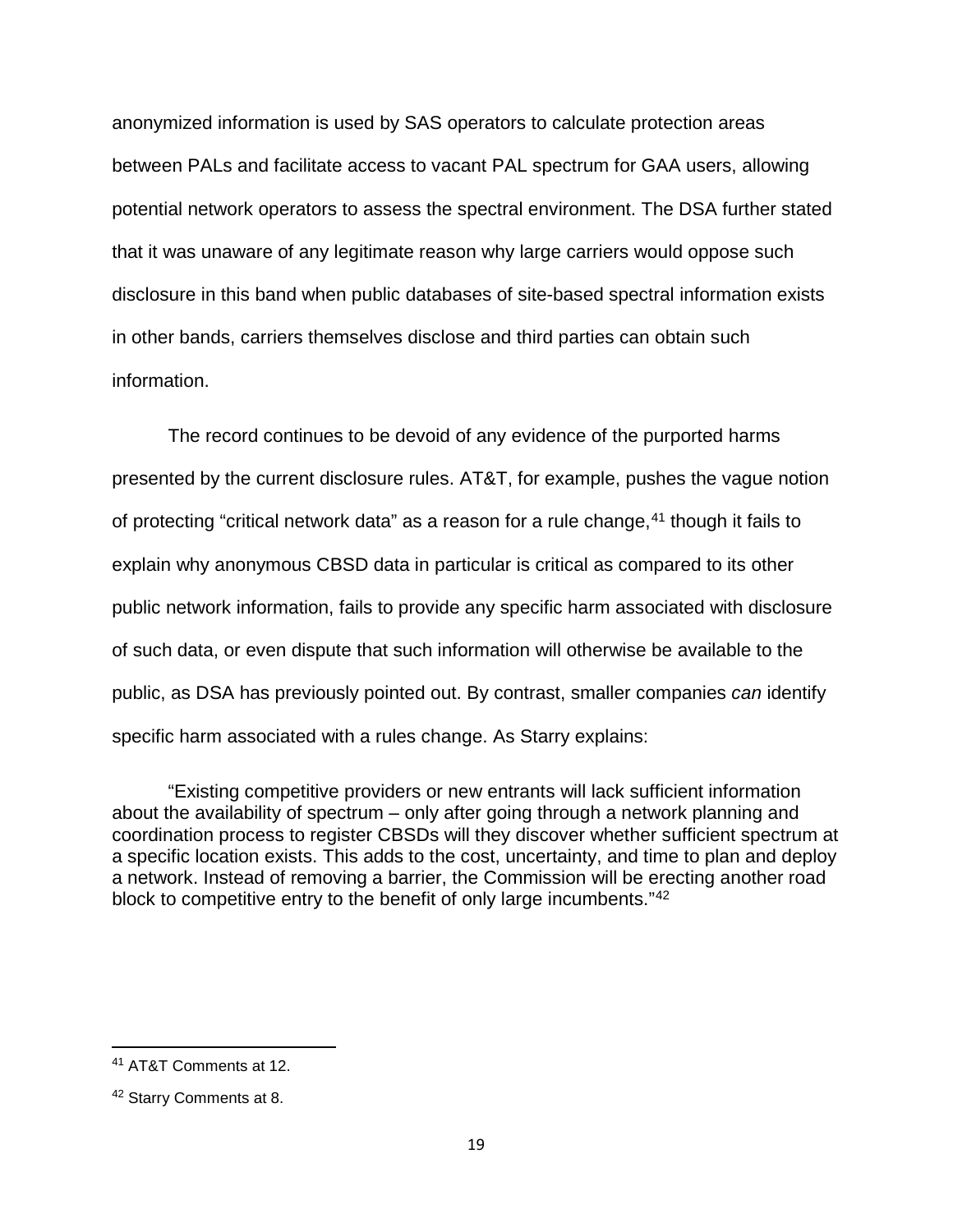The Commission must not take amorphous claims of harm by the large carrier community at face value to justify revisiting its previous conclusions about the proper balance of enabling new entrants into the band and network security.

#### **F. Competitive Bidding Procedures for PALs**

Background: The NPRM seeks comment on the feasibility and desirability of allowing PAL holders to bid on specific channel assignments, given the "other constraints of the band, including the protection of incumbents." Among other things, the Commission asks whether the two-phase auction employed for the 600 MHz forward auction can be applied to the CBRS. It also asks about alternative auction methodologies that "might be appropriate to balance the SAS Administrator's need to dynamically avoid interference with Priority Access licensee's desire for certainty and the ability to aggregate contiguous spectrum."[43](#page-19-0)

DSA Position: DSA believes that allowing PAL licensees to bid on specific channel assignments is neither feasible, desirable, or necessary. Spectrum management through dynamic assignment of PAL frequencies is required to protect incumbent Federal users and is the cornerstone of the CBRS's three tiers of access framework. A two-stage spectrum auction, with the second stage being the "assignment phase" of PAL frequencies is a static approach and inconsistent with the unique characteristics and nature of the CBRS framework.

The majority of commenters on this topic agree with DSA and voice serious doubt that allowing PAL licensees to bid on specific channel assignments is feasible, <sup>[44](#page-19-1)</sup>

<span id="page-19-0"></span>**<sup>43</sup> CBRS NPRM ¶49.** 

<span id="page-19-1"></span><sup>&</sup>lt;sup>44</sup> Comcast Comments at 25; Cantor Telecom Comments at 11.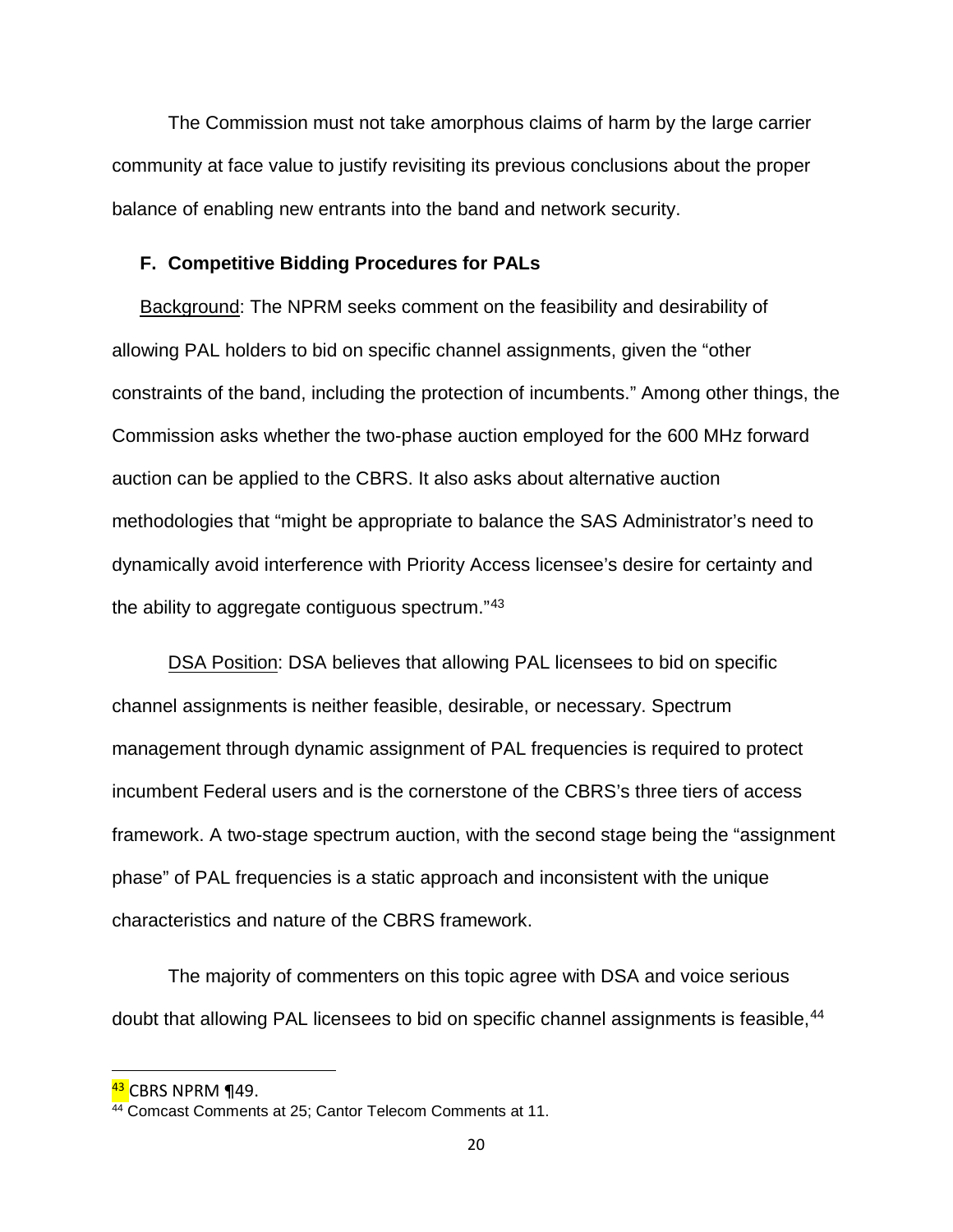desirable,<sup>[45](#page-20-0)</sup> necessary <sup>[46](#page-20-1)</sup> or consistent with the unique characteristics and nature of the CBRS framework. [47](#page-20-2) DSA concurs with NTCA's assessment that that the "Commission's existing rules strikes the right balance by enabling dynamic assignment, while providing that, where feasible, a PAL operator with multiple PALs adjacent either in frequency or in a geographic area, will be granted contiguous slots."[48](#page-20-3) The Utilities Telecommunication Council also expresses this sentiment.<sup>[49](#page-20-4)</sup> Finally, like DSA, OTI / PK is also concerned about the possible political ramifications if the Commission were to take such action to permit specific and static PAL channel assignments--it may cause the Department of Defense "to reconsider any agreement to share the band."<sup>[50](#page-20-5)</sup>

The arguments put forward by AT&T,<sup>[51](#page-20-6)</sup> Ericsson,<sup>[52](#page-20-7)</sup> and T-Mobile <sup>[53](#page-20-8)</sup> for the Commission to change a core characteristic of CBRS band operations are unconvincing. First, it is important to note that neither T-Mobile, AT&T, nor Ericsson advocate that the Commission should apply the Incentive Auction's two-stage forward auction methodology to CBRS. More specifically, DSA disagrees with AT&T that without PAL applicants being able to bid on specific channel assignments, investment in the CBRS band will be depressed. As DSA points out in its comments, deep-pocketed entities that intend to pursue PALs in urbanized census tracts because they see a good business opportunity will do so regardless.<sup>[54](#page-20-9)</sup> DSA strongly disagrees with Ericsson's

<span id="page-20-0"></span><sup>45</sup> OTI/PK Comments at 34.

<span id="page-20-1"></span><sup>46</sup> WISPA Comments at 51; Southern Linc Comments at 20.

<span id="page-20-2"></span><sup>47</sup> Alaska Communications Comments at 10.

<span id="page-20-3"></span><sup>48</sup> NCTA Comments at 15.

<span id="page-20-4"></span><sup>49</sup> Utilities Telecommunications Council Comments at 2.

<span id="page-20-5"></span><sup>50</sup> PK/OTI Comments at 34

<span id="page-20-6"></span><sup>51</sup> AT&T Comments at 17.

<span id="page-20-7"></span><sup>52</sup> Ericsson Comments at 7.

<span id="page-20-8"></span><sup>53</sup> T-Mobile Comments at 15-17.

<span id="page-20-9"></span><sup>54</sup> DSA Comments at 27.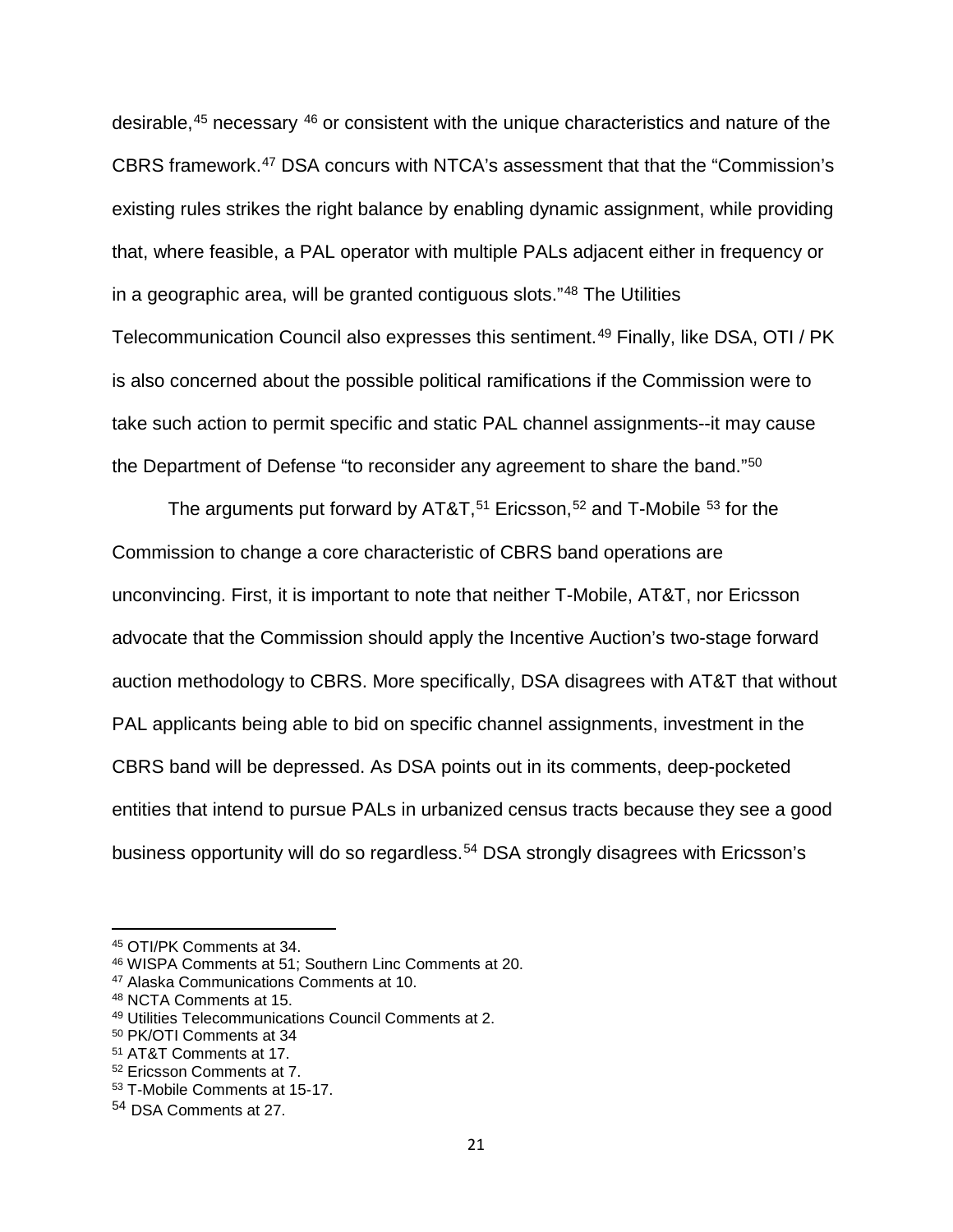underlying rationale for wanting static channel assignments that will make the CBRS "more akin to conventional Commercial Mobile Radio Service (CMRS) deployment."[55](#page-21-0) DSA has a high degree of confidence that FCC-certified SASs will protect incumbents and PAL holders from receiving harmful interference.

DSA further disagrees with T-Mobile's assessment that without static PAL assignments mobile operations in the CBRS band will be less spectrally efficient than it would be otherwise. T-Mobile argues that co-channel licensees operating in adjacent geographic areas would be able to agree on mechanisms for maximizing each entities' spectrum use through negotiated agreements outside of the Commission's rules as they do now. The alternative would be that PALs "…will be required to comply with the Commission, SAS, and industry guidelines, which will certainly be more restrictive than can be negotiated among adjacent channel block licensees, leading to less intensive spectral use."[56](#page-21-1) DSA believes that the combination of small-cell technologies, a limited number of PAL holders in each census tract,  $57$  and requiring the SAS to assign geographically continuous PALs held by the same licensee to the same channels in each geographic area to the extent feasible,<sup>[58](#page-21-3)</sup> will enable highly spectrally efficient use of the CBRS band--especially in urbanized areas

### **G. Conclusion**

<span id="page-21-0"></span><sup>&</sup>lt;sup>55</sup>. Ericsson Comments at 7.

<span id="page-21-1"></span><sup>&</sup>lt;sup>56</sup>.T-Mobile comments at 16.

<span id="page-21-2"></span> $57$  As little as 2 and as many as 7 PAL holders in a census tract

<span id="page-21-3"></span><sup>58</sup> 47 C.F.R.96.25(b)(1)(i)